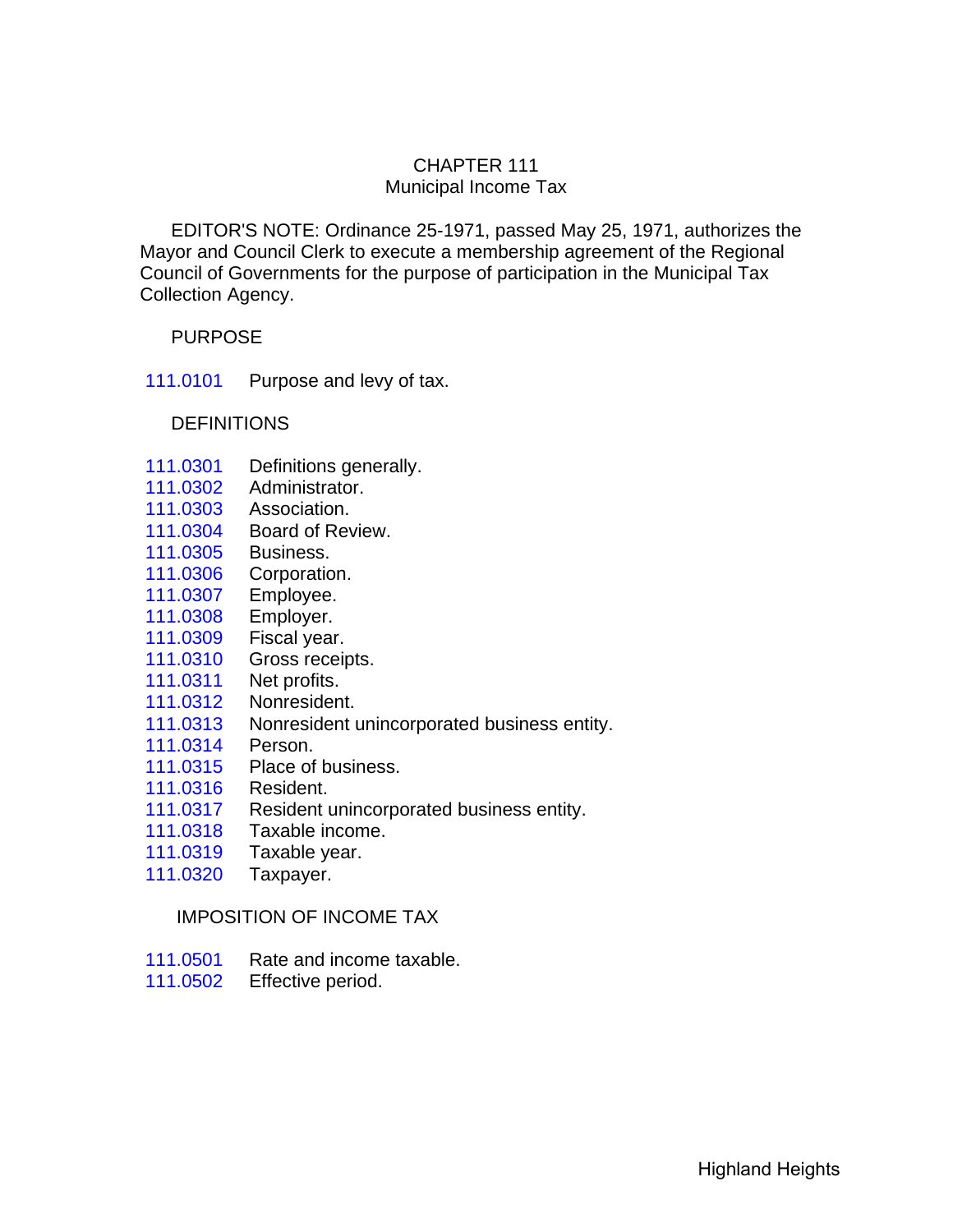## DETERMINATION OF ALLOCATION OF TAX

- [111.0701](#page-8-0) Method of determination.
- [111.0702](#page-9-0) Sales made in the Municipality.
- 111.0703 Total allocation.
- 111.0704 Rentals.
- [111.0705](#page-10-0) Operating loss carry-forward.

### EXEMPTIONS

 [111.0901](#page-10-0) Sources of income not taxed.

### RETURNS

- [111.1101](#page-11-0) When return required to be made.
- [111.1102](#page-12-0) Form and content of return.
- 111.1103 Extension of time for filing returns.
- 111.1104 Consolidated returns.
- [111.1105](#page-13-0) Amended returns.

## PAYMENT OF TAX

- [111.1301](#page-13-0) Payment of tax on filing of return.
- [111.1302](#page-14-0) Collection at source.
- [111.13021](#page-15-0) Fundamental changes; successor employers.
- 111.1303 Declarations of income not collected at source.
- [111.1304](#page-16-0) Filing of declaration.
- 111.1305 Form of declaration.
- 111.1306 Payment to accompany declaration.
- 111.1307 Annual return.
- [111.1308](#page-17-0) Extension of filing time.

### INTEREST AND PENALTIES

- [111.1501](#page-17-0) Interest on unpaid tax.
- 111.1502 Penalties on unpaid tax.
- 111.1503 Exceptions.
- [111.1504](#page-18-0) Abatement of interest and penalty.
- 111.1505 Violations and penalty.
- [111.1506](#page-19-0) Limitation on prosecution.
- 111.1507 Failure to procure forms not excuse.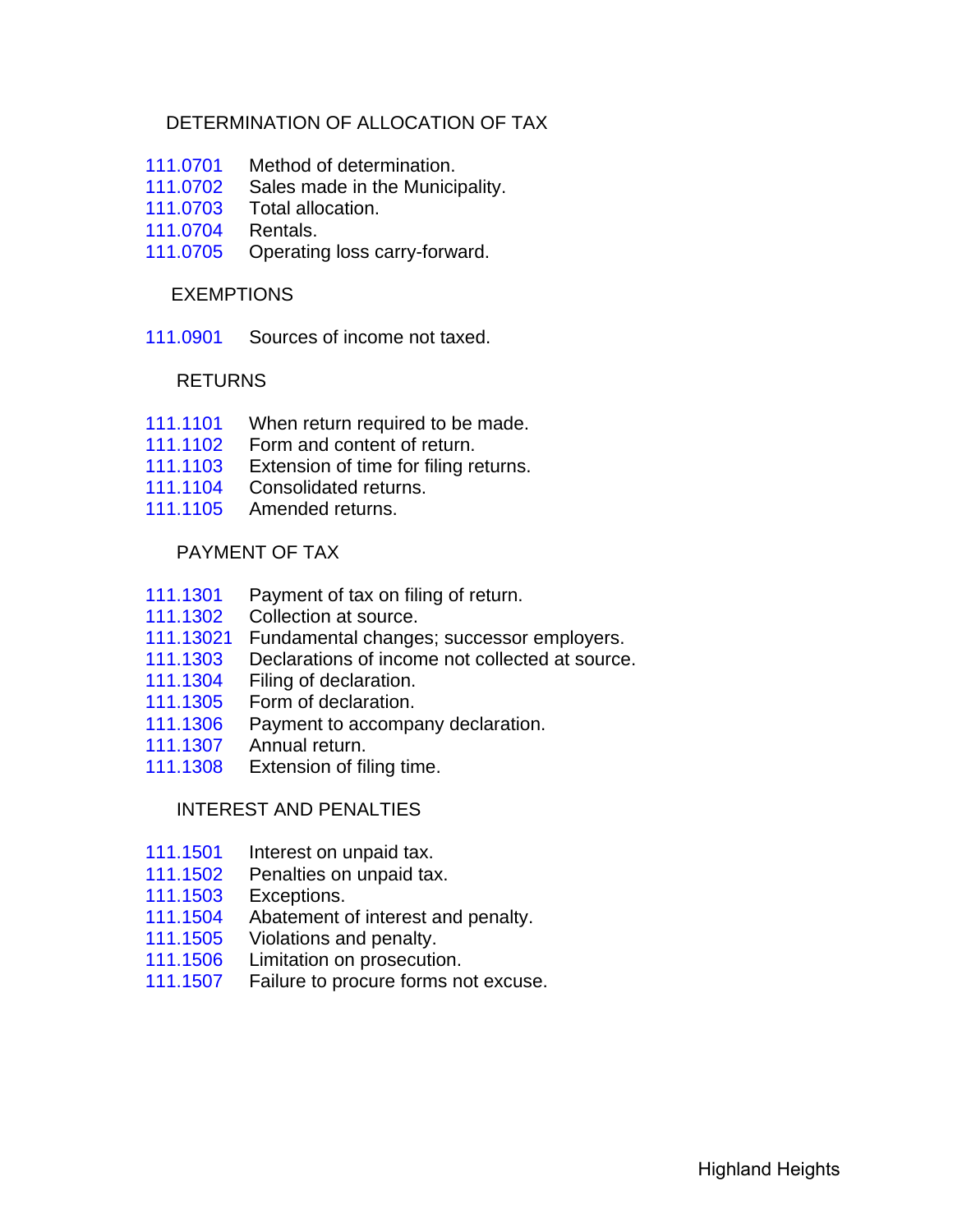## COLLECTION OF UNPAID TAXES AND REFUNDS OF OVERPAYMENTS

- [111.1701](#page-19-0) Unpaid taxes recoverable as other debts.
- 111.1702 Refunds of taxes erroneously paid.
- [111.1703](#page-20-0) Amounts of less than one dollar.

# TAXPAYER RELIEF AND RECIPROCITY PROVISIONS

- [111.1901](#page-20-0) Nonresident taxpayers. (Repealed)
- 111.1902 Tax credit.
- 111.1903 Claim for credit. (Repealed)

#### DISBURSEMENT OF RECEIPTS OF TAX COLLECTION

[111.2101](#page-20-0) Disbursement of funds collected.

### DUTIES AND AUTHORITY OF ADMINISTRATOR

- [111.2301](#page-21-0) Duty to receive tax imposed.
- 111.2302 Duty to enforce collection.
- 111.2303 Authority to make and enforce regulations.
- [111.2304](#page-22-0) Authority to arrange installment payments.
- 111.2305 Authority to determine amount of tax due.
- 111.2306 Authority to make investigations.
- 111.2307 Authority to compel productions of records.
- [111.2308](#page-23-0) Refusal to produce records.
- 111.2309 Confidential nature of information obtained.
- 111.2310 Taxpayer required to retain records.
- 111.2311 Authority to contract for central collection facilities.

### BOARD OF REVIEW

- [111.2501](#page-24-0) Board of Review established.
- 111.2502 Duty to approve regulations and to hear appeals.
- 111.2503 Right of appeal.

#### OTHER PROVISIONS

- [111.2701](#page-25-0) Declaration of legislative intent.
- 111.2702 Collection of tax after termination of chapter.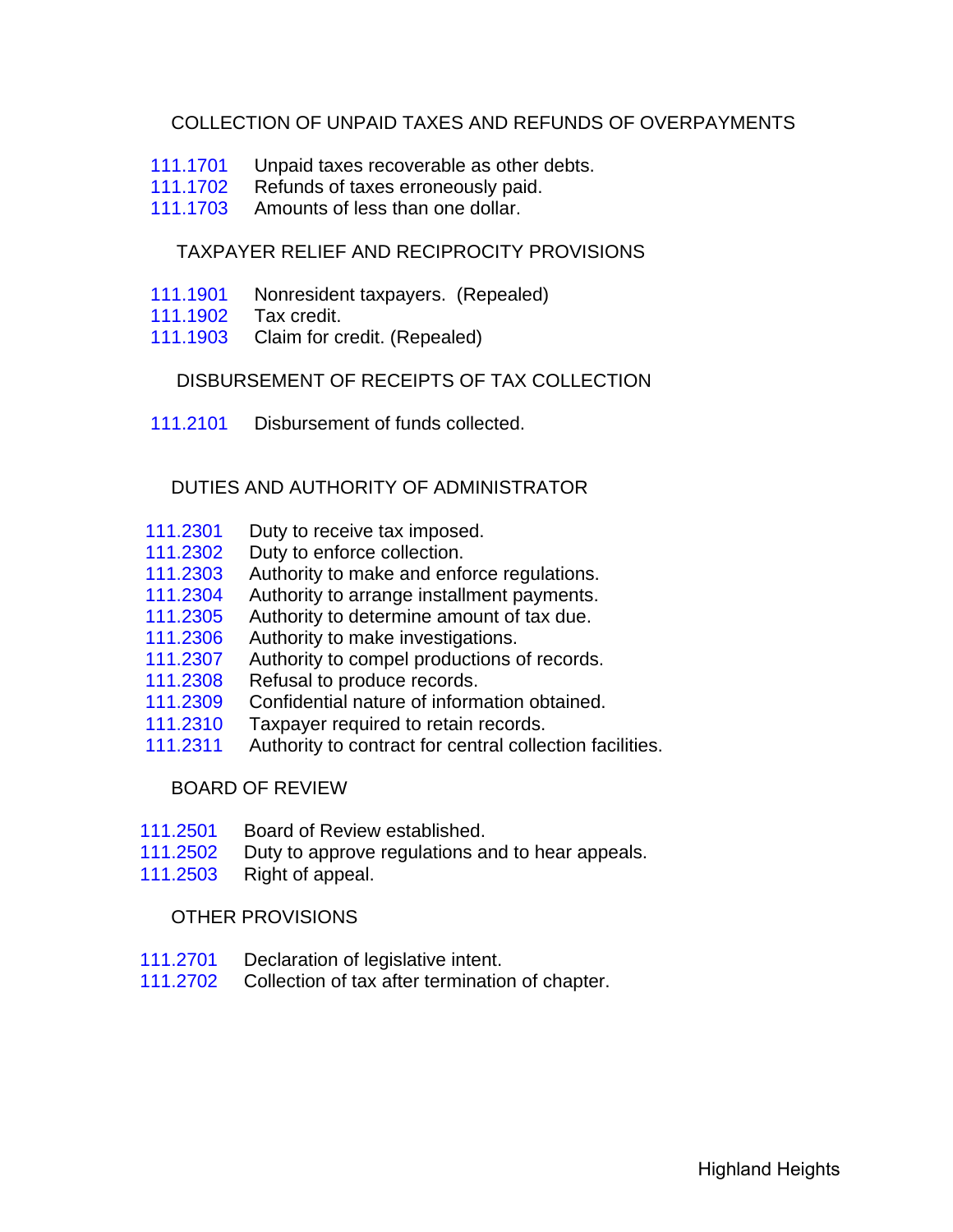#### <span id="page-3-0"></span>CROSS REFERENCES Power to levy - see Ohio Const., Art. XII, Sec. 8 Voter approval of rate increase and credit reduction - see CHTR. Sec. 11.02 Payroll deductions - see Ohio R.C. 9.42 Municipal income tax - see Ohio R.C. Ch. 718 Tax Administrator - see ADM. 123.02

#### PURPOSE

111.0101 PURPOSE AND LEVY OF TAX.

 To provide funds for the purposes of general municipal functions of the Municipality there is hereby levied a tax on all salaries, wages, commissions, lottery winnings of one million dollars (\$1,000,000) or more and other compensations, and on net profits as hereinafter provided. (Ord. 5-2004. Passed 2-10-04.)

#### **DEFINITIONS**

111.0301 DEFINITIONS GENERALLY.

 For the purposes of this chapter the terms, phrases, words and their derivatives shall have the meanings as set forth in Sections 111.0302 through 111.0320. The singular shall include the plural, and the masculine shall include the feminine and the neuter.

(Ord. 61-1966. Passed 12-27-66.)

111.0302 ADMINISTRATOR.

 "Administrator" means the individual designated, to be appointed by the Mayor, subject to confirmation by a majority of the members of Council, to administer and enforce the provisions of this chapter. (Ord. 61-1966. Passed 12-27-66.)

111.0303 ASSOCIATION.

 "Association" means any partnership, limited partnership or any other form of unincorporated enterprise, owned by two or more persons. (Ord. 61-1966. Passed 12-27-66.)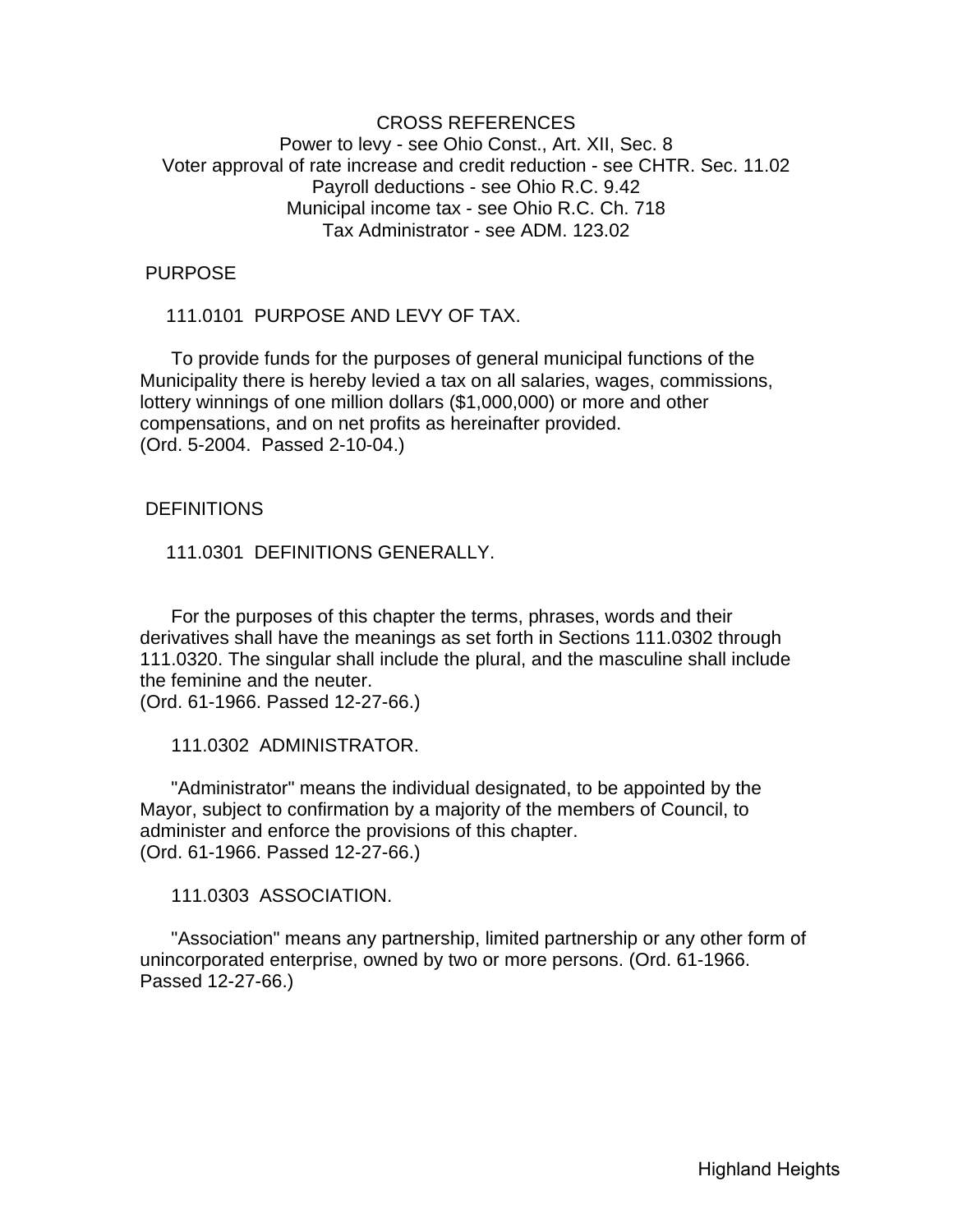<span id="page-4-0"></span>111.0304 BOARD OF REVIEW.

 "Board of Review" means the Board created by and constituted as provided in Section 111.2501. (Ord. 61-1966. Passed 12-27-66.)

111.0305 BUSINESS.

 "Business" means any enterprise, activity, profession or undertaking of any nature conducted for profit or ordinarily conducted for profit, whether by an individual, partnership, association, corporation or any other entity, excluding, however, all nonprofit corporations which are exempt from the payment of Federal income tax.

(Ord. 61-1966. Passed 12-27-66.)

111.0306 CORPORATION.

 "Corporation" means a corporation or joint-stock association organized under the laws of the United States, the State of Ohio or any other state, territory or foreign country or dependency. (Ord. 61-1966. Passed 12-27-66.)

111.0307 EMPLOYEE.

 "Employee" means one who works for wages, salary, commission or other type of compensation in the service of an employer. (Ord. 61-1966. Passed 12- 27-66.)

111.0308 EMPLOYER.

 "Employer" means an individual, partnership, association, corporation, government body, unit or agency, or other entity, whether or not organized for profit, who or that employs one or more persons on a salary, wage, commission or other basis of compensation. (Ord. 61-1966. Passed 12-27-66.)

111.0309 FISCAL YEAR.

 "Fiscal year" means an accounting period of twelve months or less ending on any day other than December 31. (Ord. 61-1966. Passed 12-27-66.)

111.0310 GROSS RECEIPTS.

 "Gross receipts" means the total income from any source whatever. (Ord. 61-1966. Passed 12-27-66.)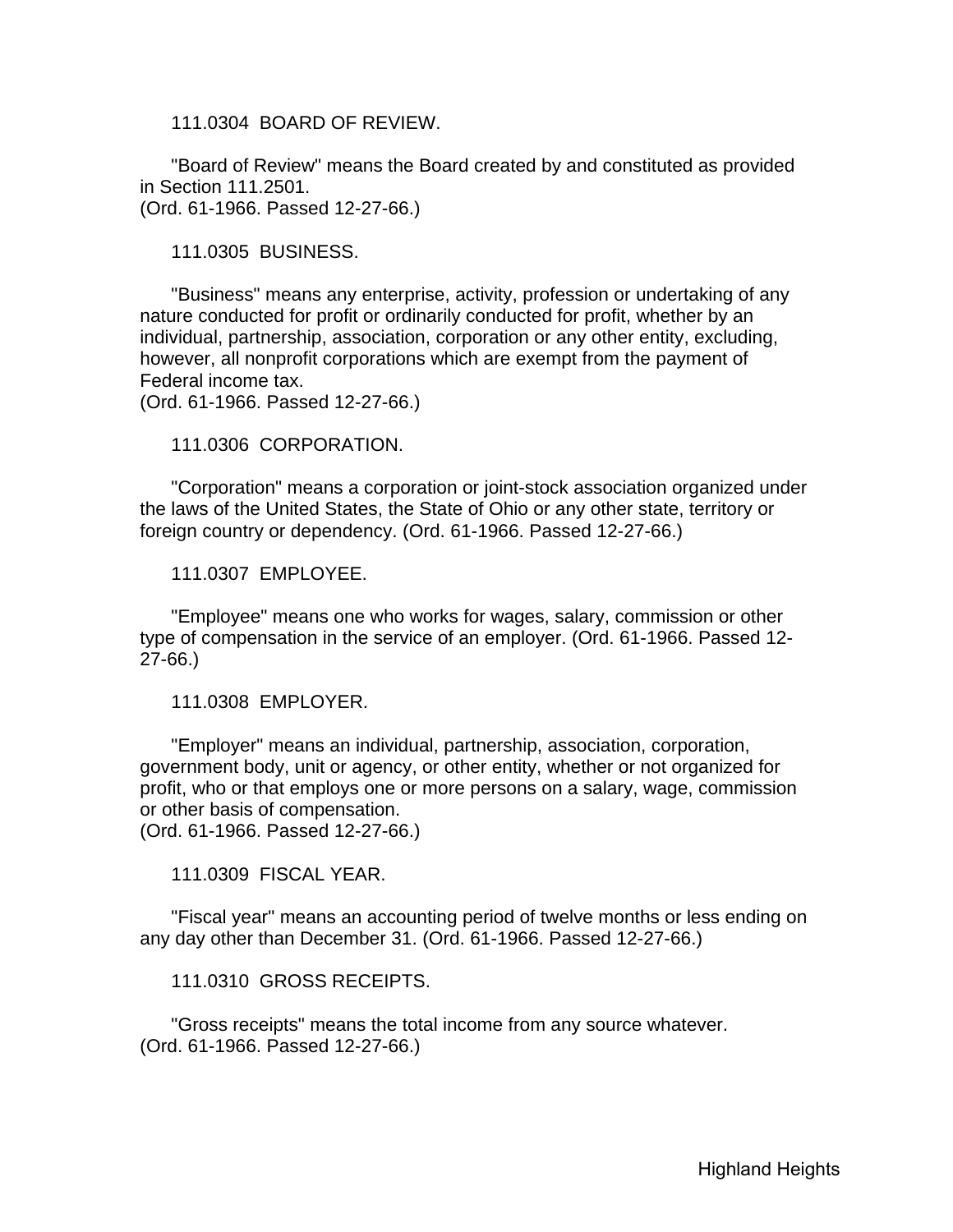<span id="page-5-0"></span>111.0311 NET PROFITS.

 "Net profits" means a net gain from the operation of a business, profession, enterprise or other activity after provision for all ordinary and necessary expenses either paid or accrued in accordance with the accounting system used by the taxpayer for Federal income tax purposes, without deduction of taxes imposed by this chapter, Federal, State, and other taxes based on income and in the case of an association, without deduction of salaries paid to partners and other owners.

(Ord. 61-1966. Passed 12-27-66.)

111.0312 NONRESIDENT.

 "Nonresident" means an individual domiciled outside the Municipality of Highland Heights, Ohio.

(Ord. 61-1966. Passed 12-27-66.)

111.0313 NONRESIDENT UNINCORPORATED BUSINESS ENTITY.

 "Nonresident unincorporated business entity" means an unincorporated business entity not having an office or place of business within the Municipality of Highland Heights.

(Ord. 61-1966. Passed 12-27-66.)

111.0314 PERSON.

 "Person" means every natural person, partnership, fiduciary, association or corporation. Whenever used in any clause prescribing and imposing a penalty, the term "person" as applied to any unincorporated entity, means the partners or members thereof, and as applied to corporations, the officers thereof. (Ord. 61- 1966. Passed 12-27-66.)

111.0315 PLACE OF BUSINESS.

 "Place of business" means any bona fide office (other than a mere statutory office), factory, warehouse or other space which is occupied and used by the taxpayer in carrying on any business activity individually or through one or more of his regular employees regularly in attendance. (Ord. 61-1966. Passed 12-27- 66.)

111.0316 RESIDENT.

 "Resident" means an individual domiciled in the Municipality of Highland Heights. (Ord. 61-1966. Passed 12-27-66.)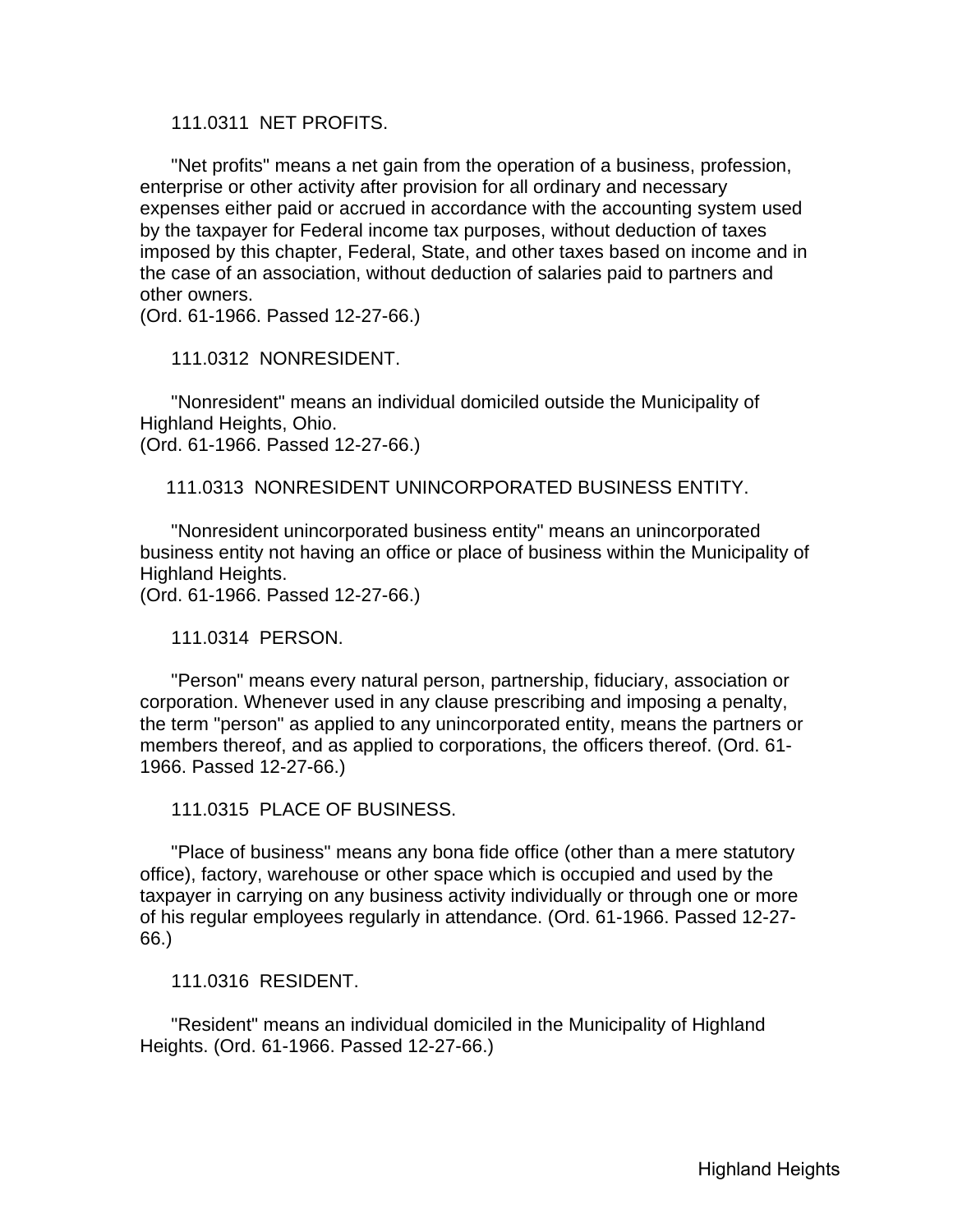<span id="page-6-0"></span>111.0317 RESIDENT UNINCORPORATED BUSINESS ENTITY.

 "Resident unincorporated business entity" means an unincorporated business entity having an office or place of business within the Municipality of Highland Heights. (Ord. 61-1966. Passed 12-27-66.)

111.0318 TAXABLE INCOME.

 "Taxable income" means wages, salaries and other compensation paid by an employer or employers before any deduction and/or the net profits from the operation of a business, profession or other enterprise or activity adjusted in accordance with the provisions of this chapter as well as lottery winnings of one million dollars (\$1,000,000) or more. (Ord. 5-2004. Passed 2-10-04.)

111.0319 TAXABLE YEAR.

 "Taxable year" means the calendar year, or the fiscal year, upon the basis of which the net profits are to be computed under this chapter, and in the case of a return for a fractional part of a year, the period for which such return is required to be made.

(Ord. 61-1966. Passed 12-27-66.)

111.0320 TAXPAYER.

 "Taxpayer" means a person, whether an individual, partnership, association or any corporation or other entity required hereunder to file a return or pay a tax. (Ord. 61-1966. Passed 12-27-66.)

#### IMPOSITION OF INCOME TAX

111.0501 RATE AND INCOME TAXABLE.

 An annual tax for the purposes specified in Section 111.0101 hereof shall be imposed on and after January 1, 2007, at the rate of two percent (2%) per annum upon the following:

(Ord. 15-2006. Passed 11-7-06.)

 (a) On all salaries, wages, commissions, lottery winnings of one million dollars (\$1,000,000) or more, and other compensation earned on and after January 1, 1972, by residents of the Municipality of Highland Heights.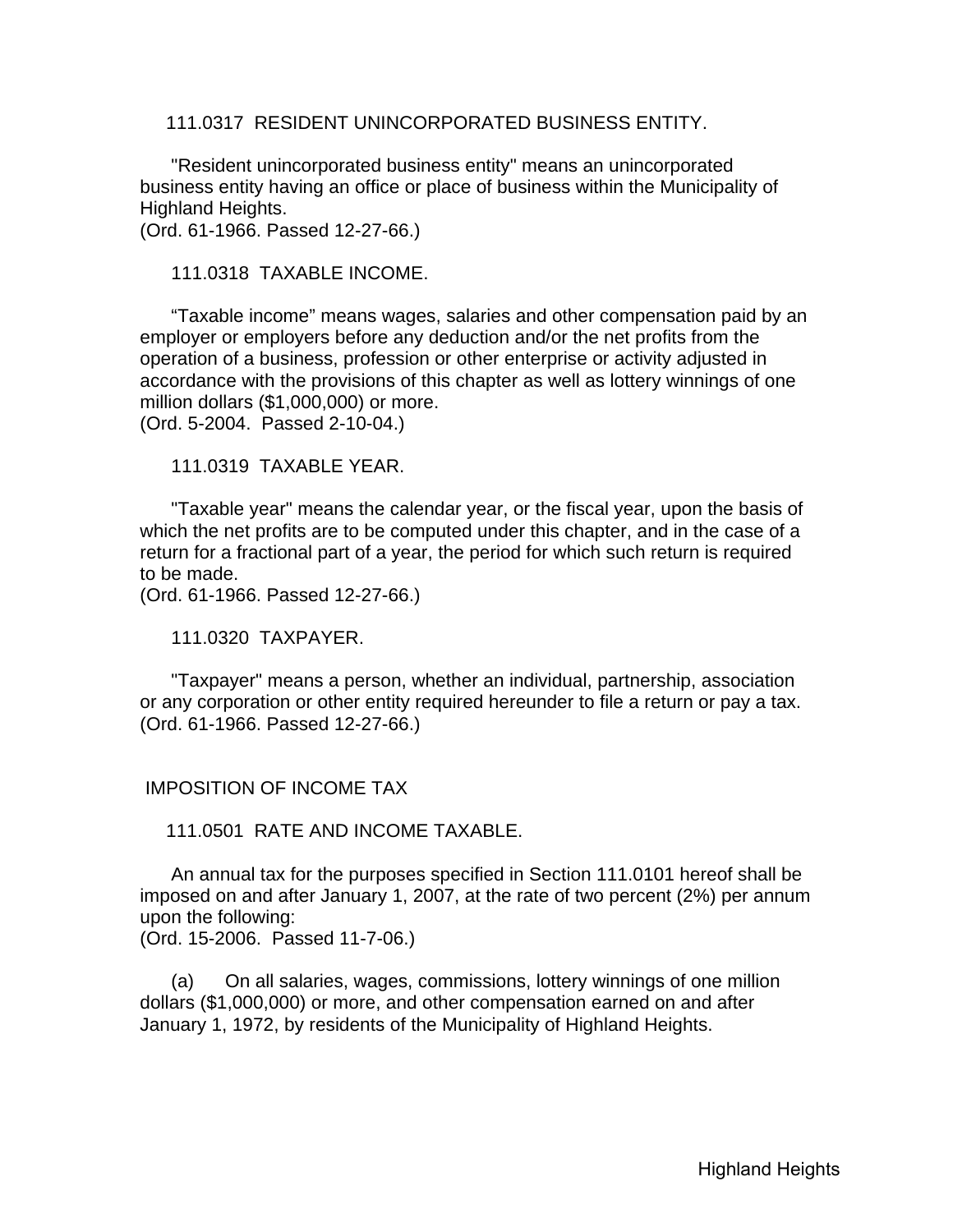<span id="page-7-0"></span> (b) On all salaries, wages, commissions and other compensation earned on and after January 1, 1972, by nonresidents of the Municipality for work done or services performed or rendered within the Municipality of Highland Heights. (Ord. 5-2004. Passed 2-10-04.)

 (c) (1) On the portion attributable to the Municipality on the net profits earned on and after January 1, 1972, of all resident unincorporated business entities or professions or other activities, derived from sales made, work done, services performed or rendered and business or other activities conducted in the Municipality of Highland Heights.

 (2) On the portion of the distributive share of the net profits earned on and after January 1, 1972, of a resident partner or owner of a resident unincorporated business entity not attributable to the Municipality of Highland Heights and not levied against such unincorporated business entity.

 (d) (1) On the portion attributable to the Municipality of the net profits earned on and after January 1, 1972, of all nonresident unincorporated business entities, professions or other activities, derived from sales made, work done, services performed or rendered and business and other activities conducted in the Municipality, whether or not such unincorporated business entity has an office or place of business in the Municipality of Highland Heights.

 (2) On the portion of the distributive share of the net profits earned on and after January 1, 1972, of a resident partner or owner of a nonresident unincorporated business entity not attributable to the Municipality of Highland Heights, Ohio, and not levied against such unincorporated business entity by the Municipality.

 (e) On the portion attributable to the Municipality of the net profits earned on and after January 1, 1972, of all corporations derived from the sales made, work done, services performed or rendered and business or other activities conducted in the Municipality, whether or not such corporations have an office or place of business in the Municipality of Highland Heights. (Ord. 51-1971. Passed 11-23-71.)

111.0502 EFFECTIVE PERIOD.

 Such tax shall be levied, collected and paid with respect to the salaries, wages, commissions and other compensation, and with respect to the net profits of businesses, professions or other activities earned on and after July 1, 1968. (Ord. 36-1968. Passed 7-9-68.)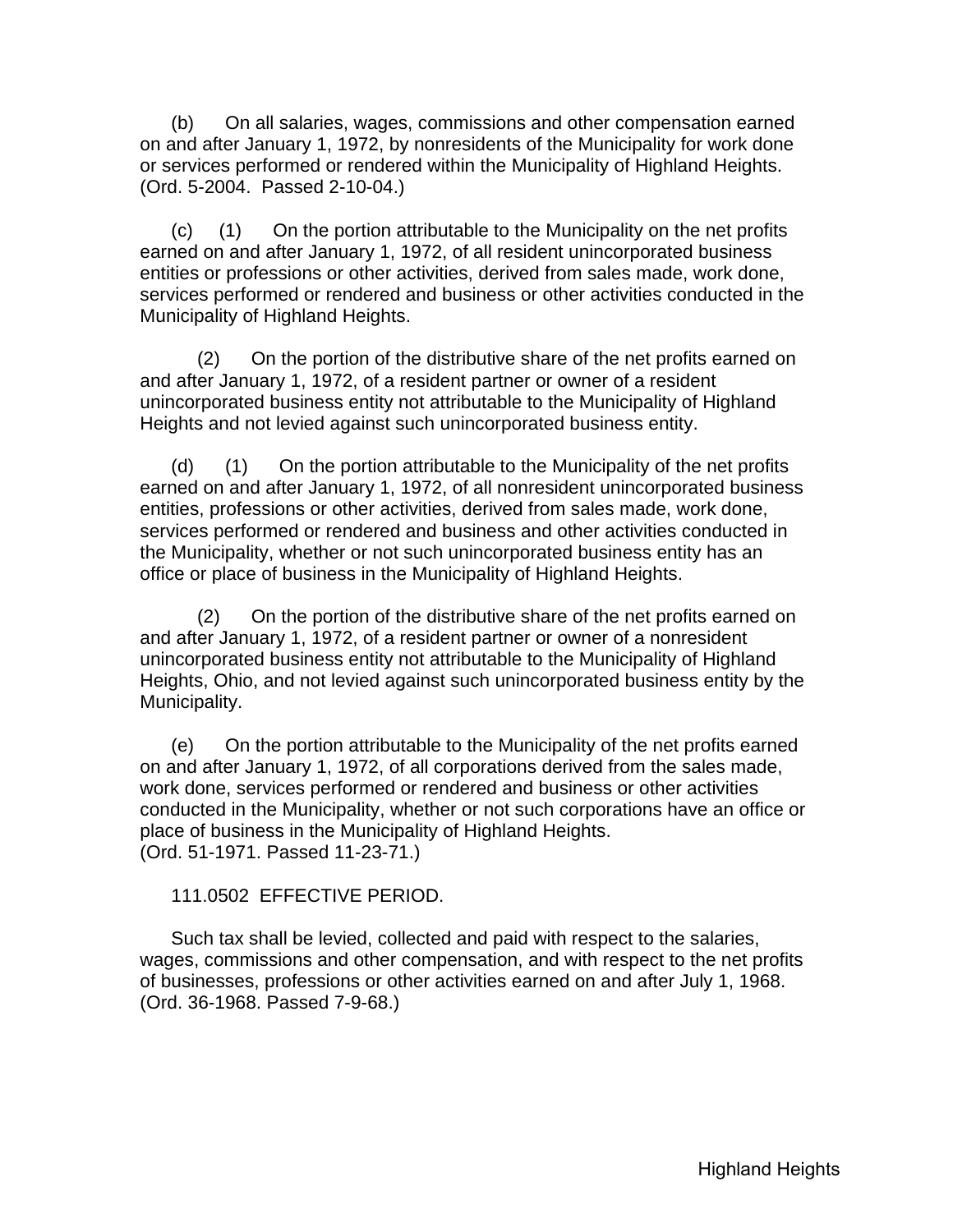## <span id="page-8-0"></span>DETERMINATION OF ALLOCATION OF TAX

#### 111.0701 METHOD OF DETERMINATION.

 In the taxation of income which is subject to the Municipal income taxes, if the books and records of a taxpayer conducting a business or profession both within and without the boundaries of the Municipality shall disclose with reasonable accuracy what portion of its net profit is attributable to that part of the business or profession conducted within the boundaries of the Municipality, then only such portion shall be considered as having a taxable situs in the Municipality of Highland Heights for the purposes of municipal income taxation. The portion of the entire net profits of a taxpayer to be allocated as having been derived from within the Municipality, in the absence of actual records thereof, shall be determined as follows:

 Multiply the entire net profits by a business allocation percentage to be determined by a three-factor formula of property, payroll and sales, each of which shall be given equal weight, as follows:

 (a) The average net book value of the real and tangible personal property owned or used by the taxpayer in the business or profession in the Municipality during the taxable period to the average net book value of all the real and tangible personal property owned or used by the taxpayer in the business or profession during the same period, wherever situated.

 As used in the preceding paragraph, "real property" includes property rented or leased by the taxpayer and the value of such property shall be determined by multiplying the annual rental thereon by eight.

 (b) Wages, salaries and other compensation paid during the taxable period to persons employed in the business or profession for services performed in the Municipality to wages, salaries, and other compensation paid during the same period to persons employed in the business or profession, wherever their services are performed.

 (c) Gross receipts of the business or profession from sales made and services performed during the taxable period in the Municipality to gross receipts of the business or profession during the same period from sales and services, wherever made or performed.

 In the event that the foregoing allocation formula does not produce an equitable result, another basis may, under uniform regulations, be substituted so as to produce such result. (Ord. 61-1966. Passed 12-27-66.)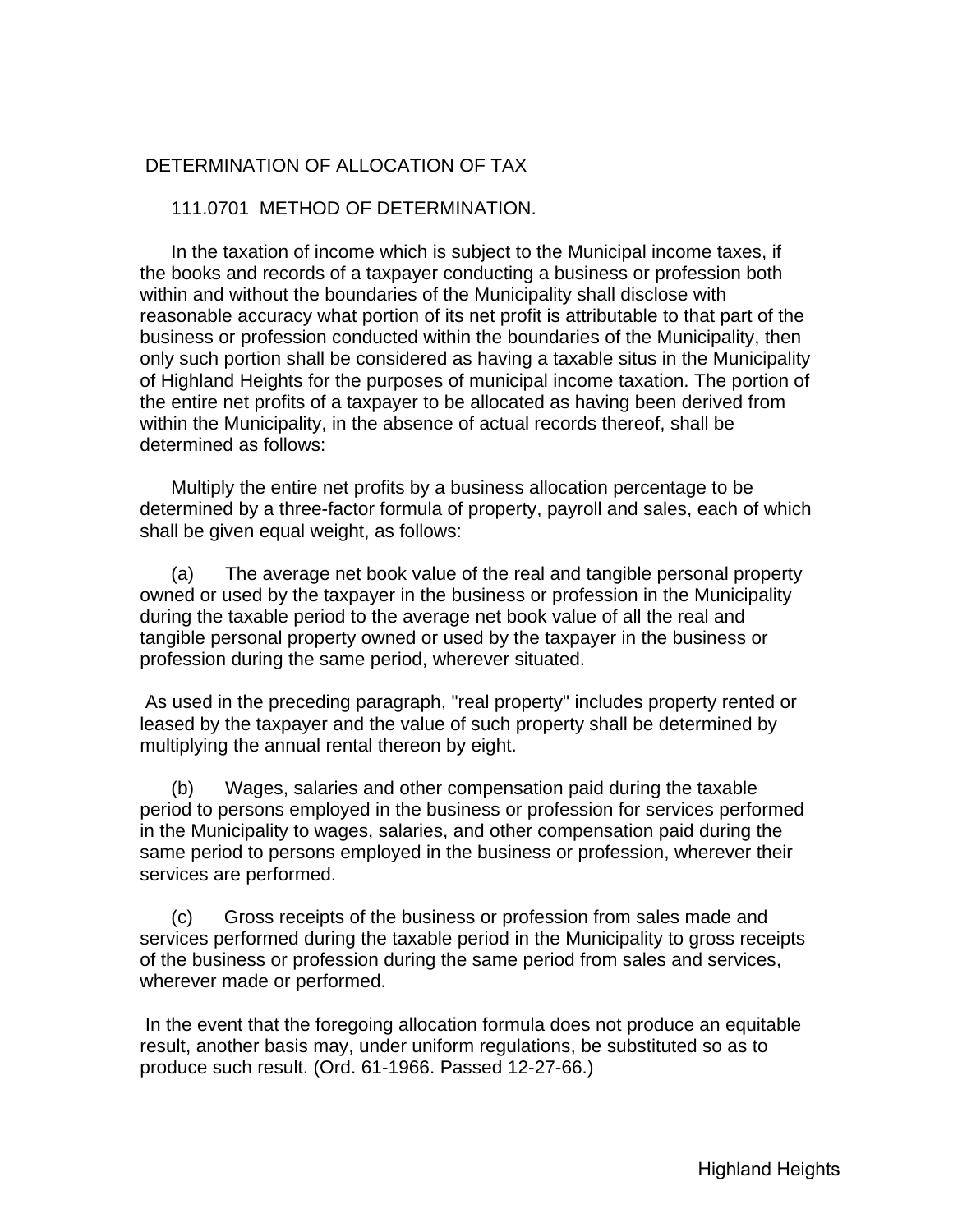<span id="page-9-0"></span>111.0702 SALES MADE IN THE MUNICIPALITY.

As used in Section 111.0701(c), "sales made in the Municipality" means:

 (a) All sales of tangible personal property which is delivered within the Municipality of Highland Heights regardless of where title passes if shipped or delivered from a stock of goods within the Municipality.

 (b) All sales of tangible personal property which is delivered within the Municipality of Highland Heights regardless of where title passes, even though transported from a point outside the Municipality, if the taxpayer is regularly engaged through its own employees in the solicitation or promotion of sales within the Municipality and the sales result from such solicitation or promotion.

 (c) All sales of tangible personal property which is shipped from a place within the Municipality of Highland Heights to purchasers outside of the Municipality regardless of where title passes if the taxpayer is not, through its own employees, regularly engaged in the solicitation or promotion of sales at the place where delivery is made. (Ord. 61-1966. Passed 12-27-66.)

111.0703 TOTAL ALLOCATION.

 Add together the percentages determined in accordance with Section 111.0701(a), (b) and (c), or such of the aforesaid percentages as are applicable to the particular taxpayer, and divide the total so obtained by the number of percentages used in deriving such total in order to obtain the business allocation percentage referred to in Section 111.0701.

 A factor is applicable even though it may be allocable entirely in or outside the Municipality of Highland Heights. (Ord. 61-1966. Passed 12-27-66.)

111.0704 RENTALS.

 Rental income received by a taxpayer shall be included in the computation of net profits from business activities under Section 111.0501(c), (d) and (e), only if and to the extent that the rental, ownership, management or operations of the real estate from which such rentals are derived (whether so rented, managed or operated by a taxpayer individually or through agents or other representatives) constitutes a business activity of the taxpayer in whole or in part.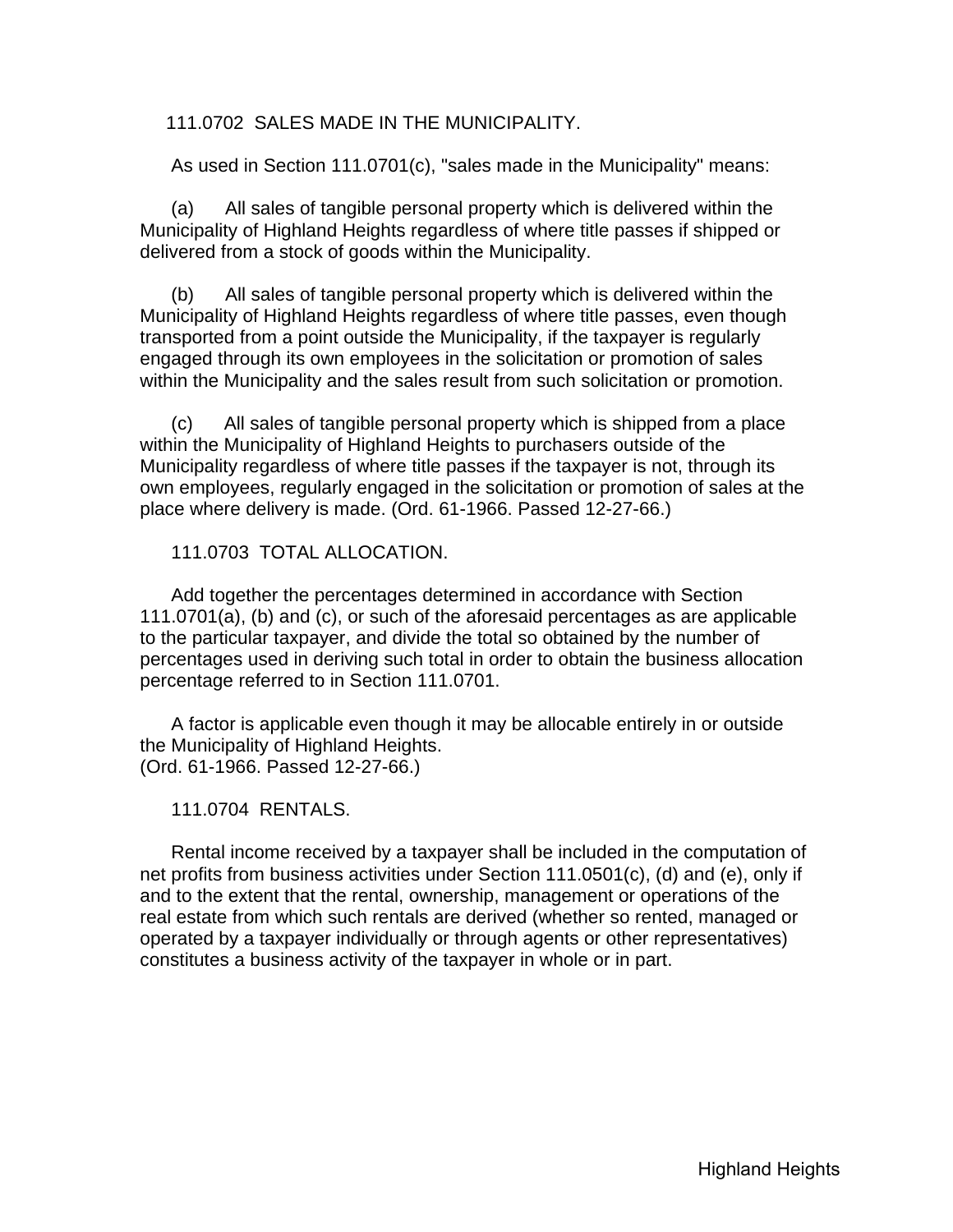<span id="page-10-0"></span> Where the gross monthly rental of any and all real properties, regardless of number and value, aggregates in excess of two hundred fifty dollars (\$250.00) per month, it shall be prima-facie evidence that the rental, ownership, management or operation of such properties is a business activity of such taxpayer, and the net income of such rental property shall be subject to tax; provided that in the case of commercial property, the owner shall be considered engaged in a business activity when the rental is based on a fixed or fluctuating percentage of gross or net sales, receipts or profits of the lessee, whether or not such rental exceeds two hundred fifty dollars (\$250.00) per month; provided, further, that in the case of farm property, the owner shall be considered engaged in a business activity when he shares in crops or when the rental is based on a percentage of the gross or net receipts derived from the farm, whether or not the gross income exceeds such two hundred fifty dollars (\$250.00) per month; and provided, further, that the person who operates a licensed rooming house shall be considered in business whether or not the gross income exceeds two hundred fifty dollars (\$250.00) per month.

(Ord. 51-1971. Passed 11-23-71.)

111.0705 OPERATING LOSS CARRY-FORWARD.

 (a) The portion of a net operating loss sustained in any taxable year subsequent to January 1, 1967, allocable to the Municipality of Highland Heights may be applied against the portion of the profit of succeeding tax years allocable to the Municipality until exhausted, but in no event for more than five taxable years immediately following the year in which the loss occurred. No portion of a net operating loss shall be carried back against net profits of any prior year.

 (b) The portion of net operating loss sustained shall be allocated to the Municipality of Highland Heights in the same manner as provided herein for allocating net profits to the Municipality.

 (c) The Administrator shall provide by rules and regulations the manner in which such net operating loss carry-forward shall be determined. (Ord. 61-1966. Passed 12-27-66.)

**EXEMPTIONS** 

111.0901 SOURCES OF INCOME NOT TAXED.

The tax provided for herein shall not be levied on the following:

 (a) Pay or allowance of active members of the Armed Forces of the United States or the income of religious, fraternal, charitable, scientific, literary or educational institutions to the extent that such income is derived from tax exempt real estate, tax exempt tangible or intangible property or tax exempt activities.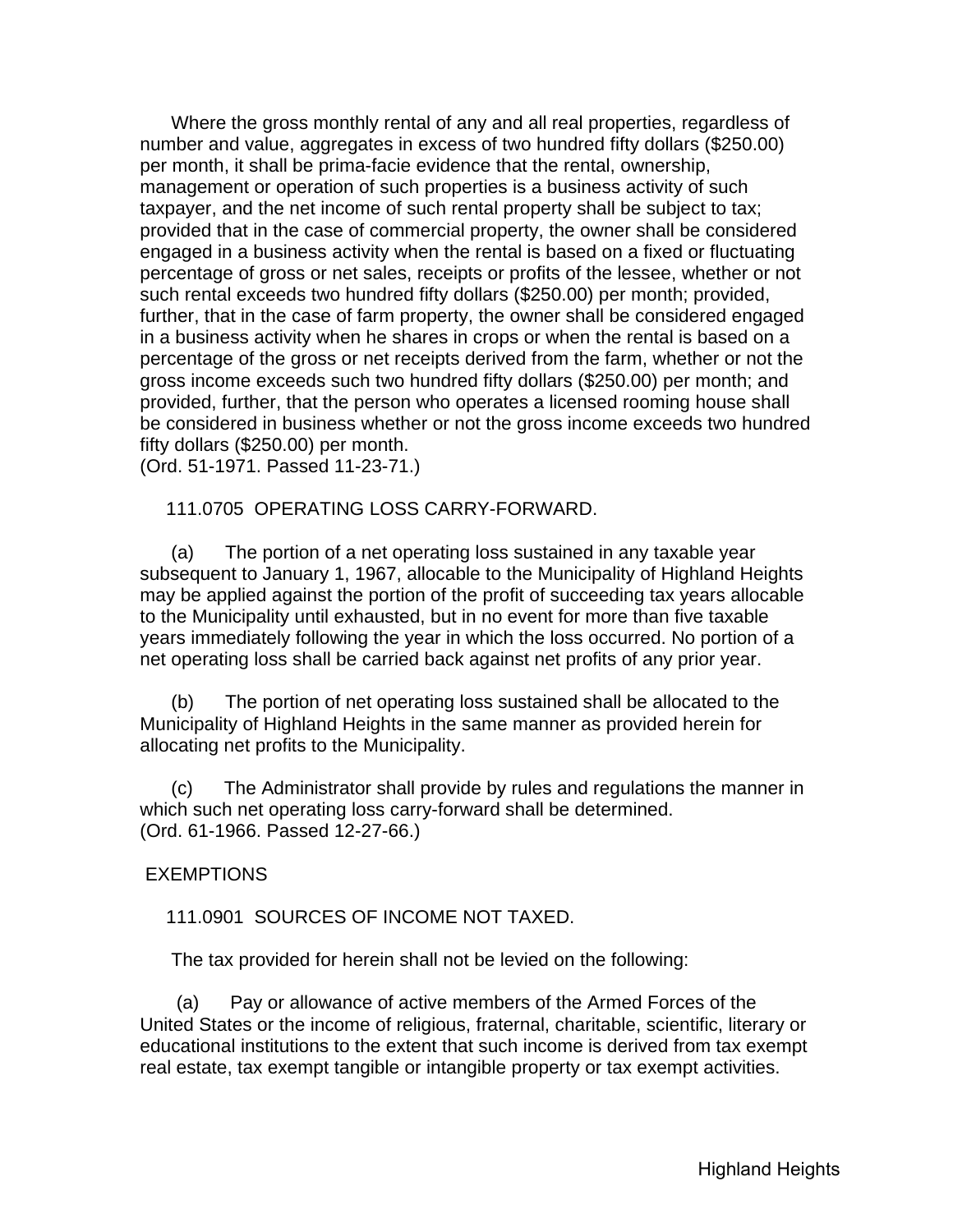<span id="page-11-0"></span> (b) Poor relief, unemployment insurance benefits, old age pensions or similar payments, including disability benefits received from local, State or Federal governments or charitable, religious or educational organizations.

 (c) Proceeds of insurance paid by reason of the death of the insured; pensions, disability benefits, annuities or gratuities not in the nature of compensation for services rendered from whatever source derived.

 (d) Receipts from seasonal or casual entertainment, amusements, sports events and health and welfare activities when any such are conducted by bona fide charitable, religious or educational organizations and associations.

(e) Alimony received.

(f) Personal earnings of any natural person under eighteen years of age.

 (g) Compensation for personal injuries or for damages to property by way of insurance or otherwise.

(h) Interest, dividends and other revenue from intangible property.

 (i) Gains from involuntary conversion, cancellation of indebtedness, interest on Federal obligations, items of income already taxed by the State of Ohio from which the Municipality is specifically prohibited from taxing, and income of a decedent's estate during the period of administration (except such income from the operation of a business).

 (j) Salaries, wages, commissions and other compensation and net profits, the taxation of which is prohibited by the United States Constitution or any act of Congress limiting the power of the states or their political subdivisions to impose net income taxes on income derived from interstate commerce.

 (k) Salaries, wages, commissions and other compensation and net profits, the taxation of which is prohibited by the Constitution of the State of Ohio or any act of the Ohio General Assembly limiting the power of the Municipality of Highland Heights to impose net income taxes. (Ord. 61-1966. Passed 12-27-66.)

# RETURNS

111.1101 WHEN RETURN REQUIRED TO BE MADE.

 Each taxpayer shall, whether or not a tax be due thereon, make and file a return on or before April 30 of the year following the effective date of this chapter and on or before April 30 of each year thereafter. When the return is made for a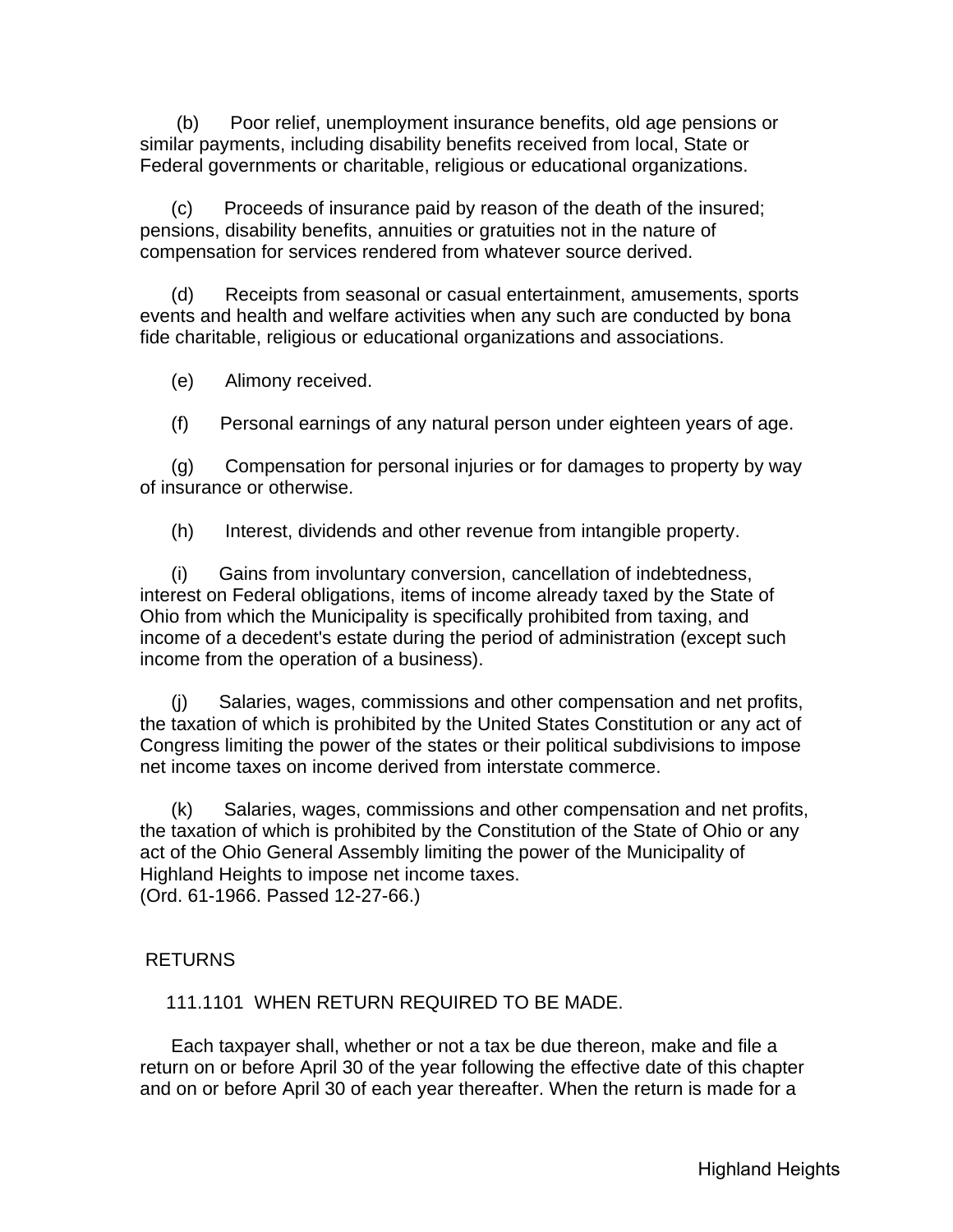<span id="page-12-0"></span>fiscal year or other period different from the calendar year, the return shall be filed within four months from the end of such fiscal year or period. (Ord. 51-1971. Passed 11-23-71.)

#### 111.1102 FORM AND CONTENT OF RETURN.

 The return shall be filed with the Administrator on a form or forms furnished by or obtainable upon request from such Administrator, setting forth:

 (a) The aggregate amounts of salaries, wages, commissions and other compensation earned and gross income from business, profession or other activity, less allowable expenses incurred in the acquisition of such gross income earned during the preceding year and subject to such tax.

 (b) The amount of the tax imposed by this chapter on such earnings and profits, and

 (c) Such other pertinent statements, information returns or other information as the Administrator may require. (Ord. 61-1966. Passed 12-27-66.)

### 111.1103 EXTENSION OF TIME FOR FILING RETURNS.

 The Administrator may extend the time for filing of the annual return upon the request of the taxpayer for a period of not to exceed six months, or one month beyond any extension requested of or granted by the Internal Revenue Service for the filing of the Federal income tax return. The Administrator may require a tentative return, accompanied by payment of the amount of tax shown to be due thereon by the date the return is normally due. No penalty or interest shall be assessed in those cases in which the return is filed and the final tax paid within the period as extended. (Ord. 61-1966. Passed 12-27-66.)

111.1104 CONSOLIDATED RETURNS.

 (a) Filing of consolidated returns may be permitted or required in accordance with rules and regulations prescribed by the Administrator.

 (b) In the case of a corporation that carried on transactions with its stockholders or with other corporations related by stock ownership, interlocking directorates or some other method, or in case any person operates a division, branch, factory, office, laboratory or activity within the Municipality of Highland Heights constituting a portion only of its total business, the Administrator shall require such additional information as he may deem necessary to ascertain whether net profits are properly allocated to the Municipality. If the Administrator finds that net profits are not properly allocated to the Municipality by reason of transactions with stockholders or with other corporations related by stock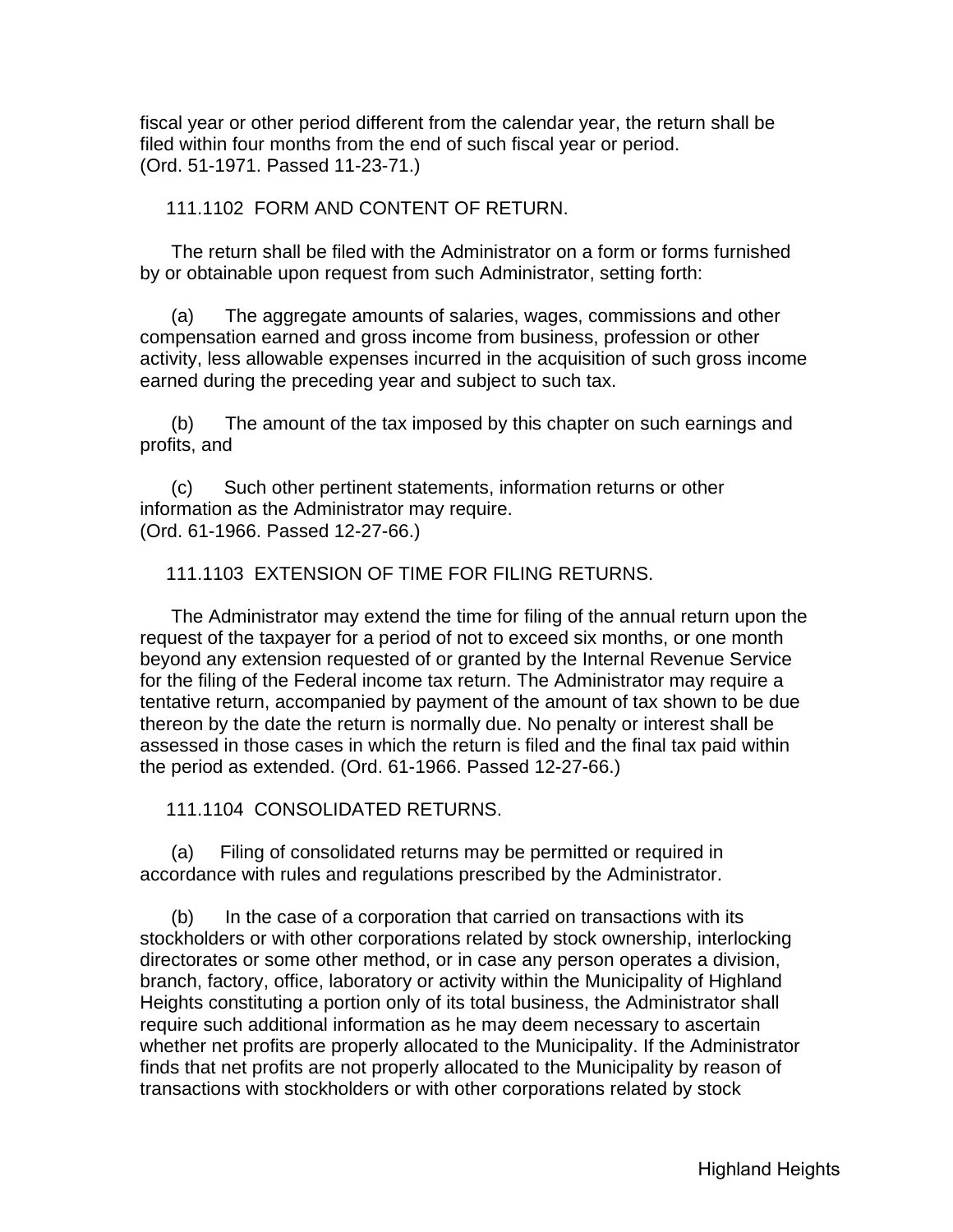<span id="page-13-0"></span>ownership, interlocking directorates or transactions with such division, branch, factory, office, laboratory or activity or by some other method, he shall make such allocation as he deems appropriate to produce a fair and proper allocation of net profits to the Municipality.

(Ord. 61-1966. Passed 12-27-66.)

#### 111.1105 AMENDED RETURNS.

 (a) Where necessary an amended return must be filed in order to report additional income and pay any additional tax due, or claim a refund of tax overpaid, subject to the requirements, limitations, or both, contained in Sections 111.1701, 111.1702 and 111.1703 and Sections 111.1901, 111.1902 and 111.1903. Such amended return shall be on a form obtainable on request from the Administrator. A taxpayer may not change the method of accounting or apportionment of net profits after the due date for filing the original return.

 (b) Within three months from the final determination of any Federal tax liability affecting the taxpayer's Highland Heights tax liability, such taxpayer shall make and file an amended Highland Heights return showing income subject to the Highland Heights tax based upon such final determination of Federal tax liability, and pay any additional tax shown due thereon or make claim for refund of any overpayment.

(Ord. 61-1966. Passed 12-27-66.)

PAYMENT OF TAX

111.1301 PAYMENT OF TAX ON FILING OF RETURN.

 (a) The taxpayer making a return shall, at the time of filing thereof, pay to the Administrator the amount of taxes shown as due thereon; provided, however, that:

 (1) Where any portion of the tax so due shall have been deducted at the source pursuant to the provisions of Section 111.1302 or,

 (2) Where any portion of such tax shall have been paid by the taxpayer pursuant to the provisions of Section 111.1303 or,

 (3) Where an income tax has been paid on the same income to another municipality, credit for the amount so deducted or paid, or credit to the extent provided for in Section 111.1902, shall be deducted from the amount shown to be due and only the balance, if any, shall be due and payable at the time of filing such return.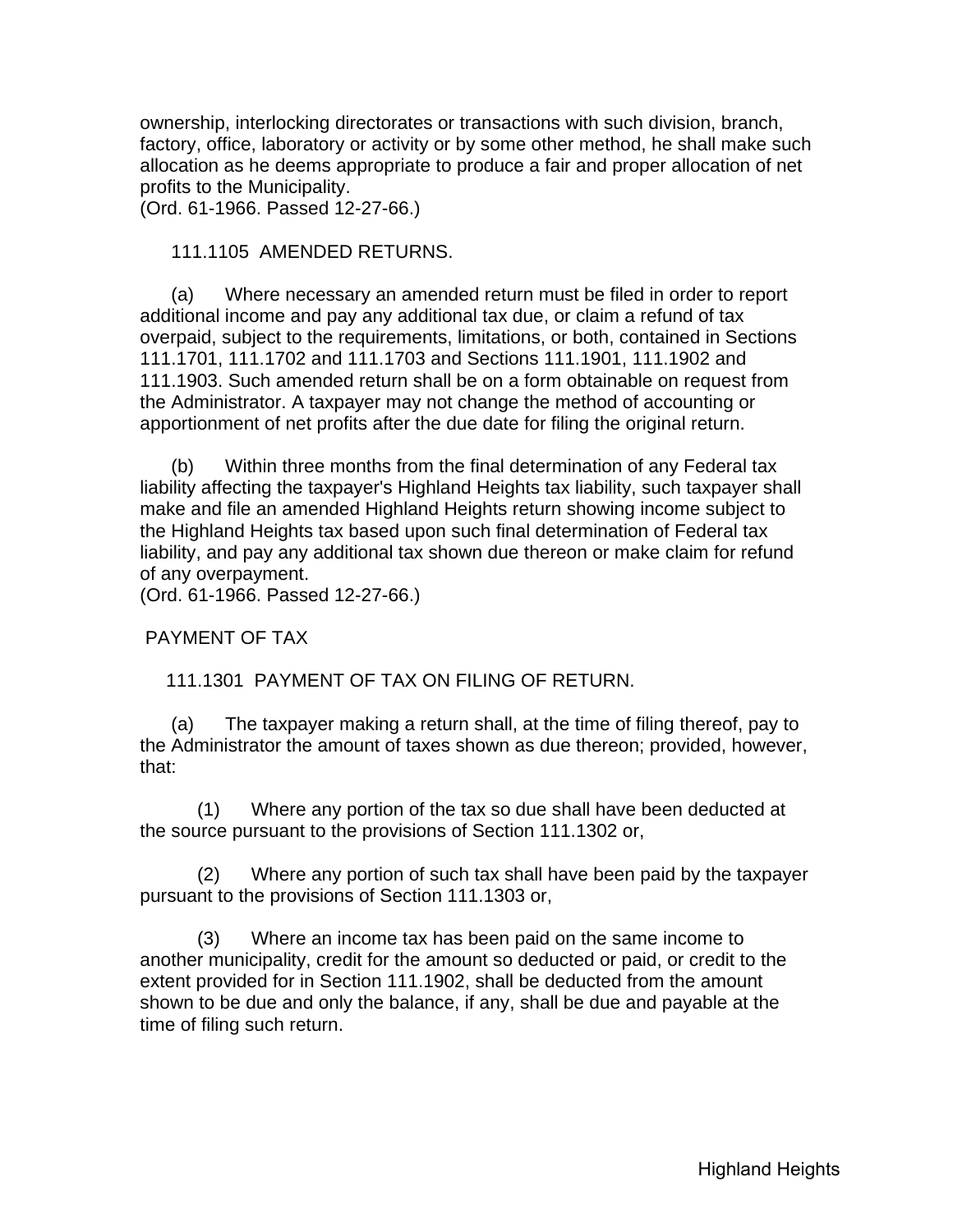<span id="page-14-0"></span> (b) A taxpayer who has overpaid the amount of tax to which the City of Highland Heights is entitled under the provisions of this chapter may have such overpayment applied against any subsequent liability hereunder or, at his election, indicated on the return, such overpayment or part thereof shall be refunded, provided that no additional taxes or refunds of less than one dollar (\$1.00) shall be collected or refunded.

(Ord. 51-1971. Passed 11-23-71.)

### 111.1302 COLLECTION AT SOURCE.

 (a) In accordance with rules and regulations prescribed by the Administrator, each employer within or doing business within the City of Highland Heights shall deduct, at the time of payment of such salary, wages, commission or other compensation, the tax of two percent (2.0%%) per annum of the gross salaries, wages, commissions or other compensation due by the employer to such employee, and shall, on or before the last day of each month, make a return and pay to the Administrator the amount of taxes so deducted during the previous month; provided, however, that if the amount of the tax so deducted by any employer in any one month is less than one hundred dollars (\$100.00) the employer may defer the filing of a return and payment of the amount deducted until the last day of the month following the end of the calendar quarter in which such month occurred.

 (b) Such returns shall be on a form or forms prescribed or acceptable to the Administrator and shall be subject to the rules and regulations prescribed therefor by the Administrator. Such employer shall be liable for the payment of the tax required to be deducted and withheld whether or not such taxes have, in fact, been withheld.

 (c) Such employer in collecting the tax shall be deemed to hold the same until payment is made by such employer to the City of Highland Heights as a trustee for the benefit of the City of Highland Heights, and any such tax collected by such employer from his employees shall, until the same is paid to the City of Highland Heights, be deemed a trust fund in the hands of such employer.

 (d) No person shall be required to withhold the tax on wages or other compensation paid domestic servants employed by him exclusively in or about such person's residence, even though such residence is in the City of Highland Heights, but such employee shall be subject to all of the requirements of this chapter.

 (e) Every manager shall be deemed to be a trustee of the City in collecting and holding the tax required under this chapter to be withheld, and the funds so collected by such withholding shall be deemed to be trust funds.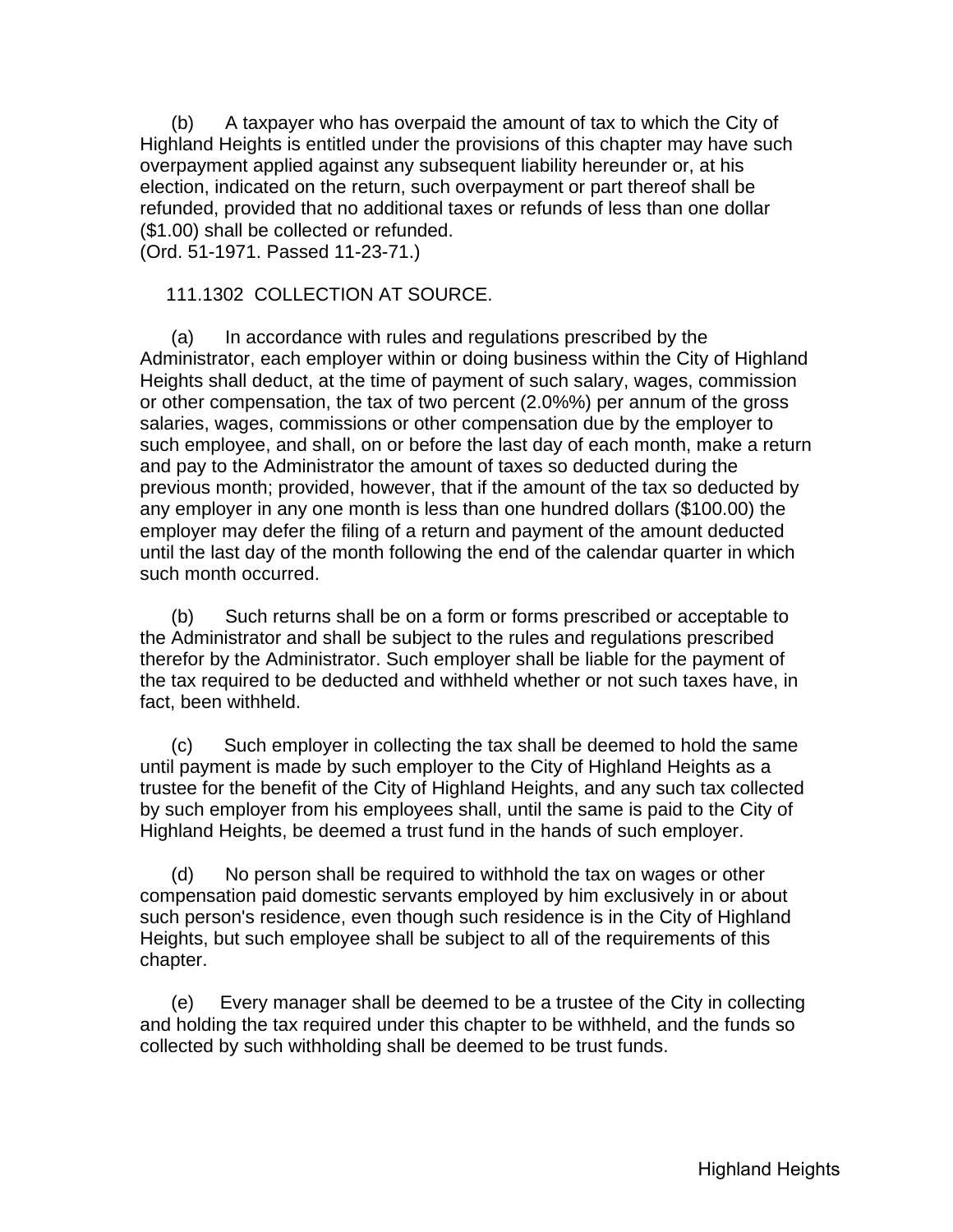<span id="page-15-0"></span> Every manager shall be liable directly to the City for payment of such trust, whether actually collected by such employer or not. Any tax deducted and withheld shall be considered paid to the City, whether or not the employer actually remits the tax to the City, for purposes of determining employee payments or credits.

 (f) All managers shall be personally liable to the extent of the tax, interest and penalty, jointly and severally, for failure to file the employer's return or to pay the employer's tax, interest and penalty as required under this chapter.

 (g) No change in structure by an employer, including a fundamental change, shall discharge its managers from liability for the employees' or manager's failure to remit funds held in trust, to file a tax return or to pay taxes. (Ord. 9-2007. Passed 7-10-07.)

111.13021 FUNDAMENTAL CHANGES; SUCCESSOR EMPLOYERS.

 If any employer who or which is liable for tax obligations imposed by this chapter undergoes a fundamental change, then the employer and its manager shall be liable for taxes due up to the date of the fundamental change. Taxes and final tax returns shall be due immediately after the fundamental change. A successor employer shall withhold from any purchase price that the successor owes to the precedessor an amount sufficient to pay all unpaid taxes, interest and penalties which the predecessor employer owes pursuant to this chapter. The successor employer shall make such withholding until such time that the predecessor employer has paid such taxes, interest and penalties. If the successor fails to withhold such amount, then the successor and, in a personal manner, the successor's manager shall be jointly and severally liable for the payment of such taxes, interest and penalties. (Ord. 9-2007. Passed 7-10-07.)

#### 111.1303 DECLARATIONS OF INCOME NOT COLLECTED AT SOURCE.

 Except as provided in this section, every person shall file a declaration setting forth taxable income, including distributive shares of net profits of unincorporated business entities, estimated to be earned during the current tax year, together with the estimated tax due thereon, less the amount withheld within the City of Highland Heights, and less the tax credit allowed in Section 111.1902, unless the entire taxable income is subject to withholding within the City of Highland Heights, pursuant to Section 111.1302. If the estimated tax for the current year, less the tax withheld and less such tax credit, amounts to not more than ten dollars (\$10.00), no declaration or payment of estimated tax is required. (Ord. 78-1973. Passed 12-10-73.)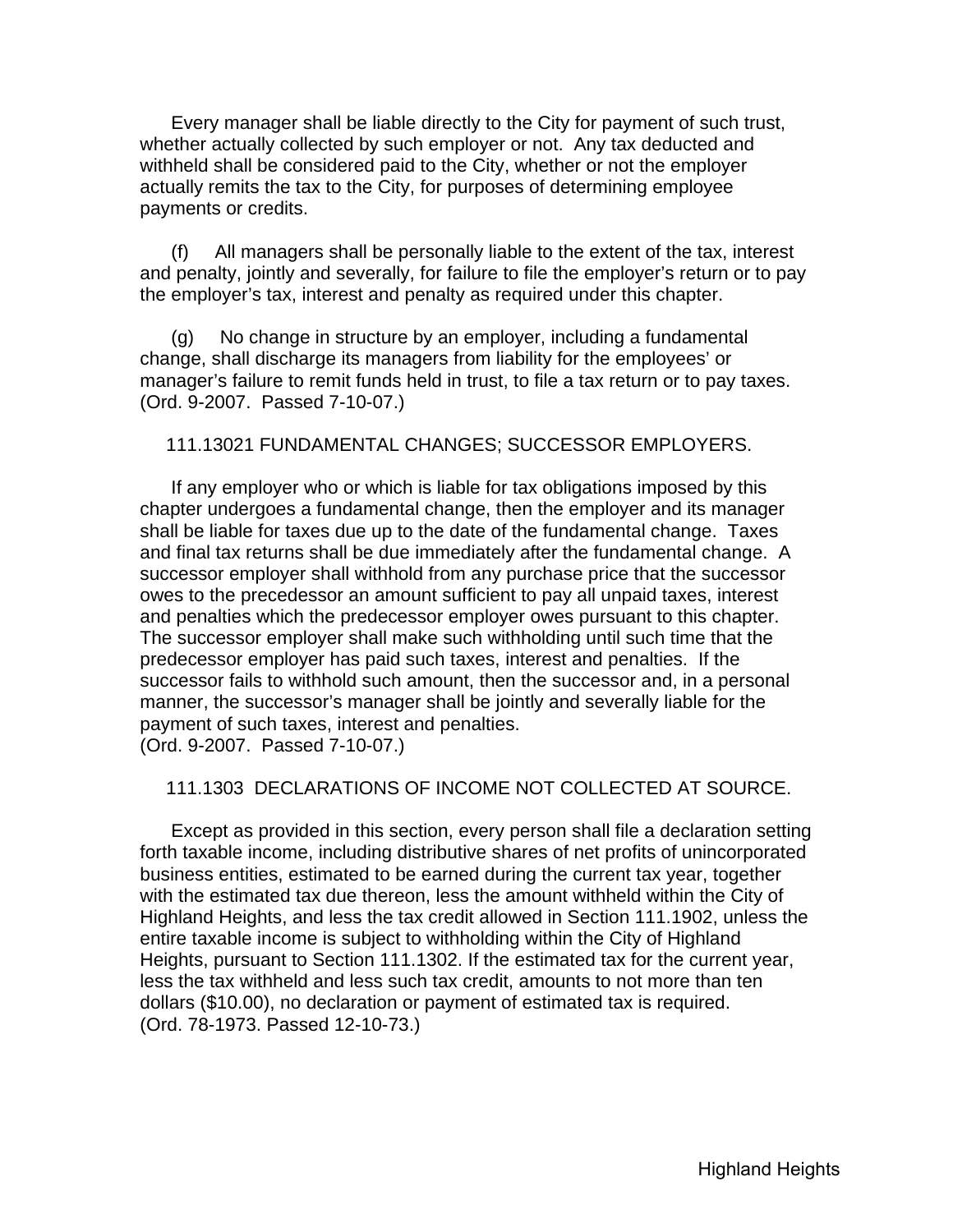#### <span id="page-16-0"></span>111.1304 FILING OF DECLARATION.

 (a) The declaration required by Section 111.1303 shall be filed on or before April 30 of each year during the effective period set forth in Section 111.0502 or within four months of the date the taxpayer becomes subject to the tax for the first time.

 (b) Those taxpayers reporting on a fiscal year basis shall file a declaration within four months after the beginning of each fiscal year or period. (Ord. 61-1966. Passed 12-27-66.)

#### 111.1305 FORM OF DECLARATION.

 (a) The declaration required by Section 111.1303 shall be filed upon a form furnished by or obtainable from the Administrator. As provided in Section 111.1303, credit shall be taken for Highland Heights tax to be withheld from any portion of such income and credit shall be taken for tax to be paid or withheld and remitted to another taxing municipality, in accordance with the provisions of Section 111.1902.

 (b) The original declaration or any subsequent amendment thereof may be increased or decreased on or before any subsequent quarterly payment date as provided for herein.

(Ord. 51-1971. Passed 11-23-71.)

111.1306 PAYMENT TO ACCOMPANY DECLARATION.

 Such declaration of estimated tax to be paid to the City of Highland Heights shall be accompanied by a payment of at least one-fourth of the estimated annual tax and at least a similar amount shall be paid on or before the last day of the seventh and tenth months after the beginning of the taxable year, and on or before the last day of the first month of the succeeding year following the taxable year. However, in case an amended declaration has been filed, the unpaid balance shown due thereon shall be paid in equal installments on or before the remaining payment dates. (Ord. 77-1973. Passed 12-10-73.)

111.1307 ANNUAL RETURN.

 On or before the last day of the fourth month of the year following that for which such declaration or amended declaration was filed, an annual return shall be filed and any balance which may be due the City of Highland Heights shall be paid therewith in accordance with the provisions of Section 111.1301. Provided, however, that any taxpayer may file, on or before the last day of the first month of the year following that for which such declaration or amended declaration was filed, an annual return and pay any balance due at such time in lieu of filing such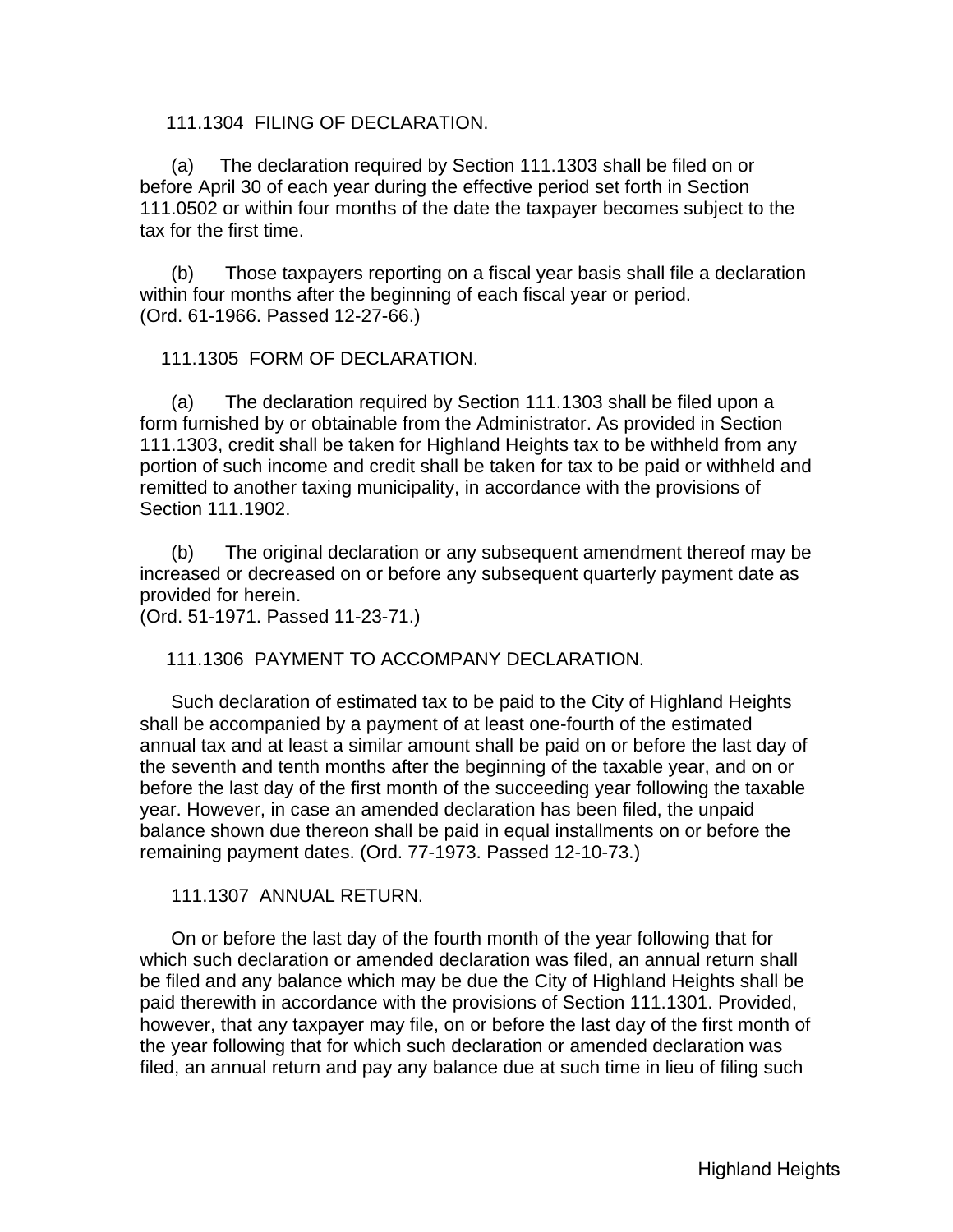<span id="page-17-0"></span>declaration or an amended declaration, and in lieu of paying the final quarterly installment based upon a declaration or amended declaration of estimated tax. (Ord. 51-1971. Passed 11-23-71.)

111.1308 EXTENSION OF FILING TIME.

 The Administrator may extend the time of filing any return required, of making any payment or performing any other act required by this chapter for a period not to exceed six months beyond the original required date. (Ord. 61-1966. Passed 12-27-66.)

#### INTEREST AND PENALTIES

111.1501 INTEREST ON UNPAID TAX.

 All taxes imposed and all moneys withheld or required to be withheld by employers and all installments of estimated taxes required to be paid under the provisions of this chapter and remaining unpaid after they become due shall bear interest at the rate of six percent per annum. (Ord. 51-1971. Passed 11-23-71.)

111.1502 PENALTIES ON UNPAID TAX.

 In addition to interest as provided in Section 111.1501, penalties based on the unpaid tax or installments of estimated tax are hereby imposed as follows:

 (a) For failure to pay taxes or estimated taxes due, other than taxes withheld: ten percent per annum, but not less than five dollars (\$5.00).

 (b) For failure to remit taxes withheld from employees: ten percent per month or fraction thereof but accumulated penalty shall not exceed fifty percent upon any unpaid amount and shall not be less than five dollars (\$5.00) (Ord. 51-1971. Passed 11-23-71.)

111.1503 EXCEPTIONS.

 A penalty shall not be assessed on an additional tax assessment made by the Administrator when a return has been filed in good faith and the tax paid thereon within the time prescribed by the Administrator and provided, further, that, in the absence of fraud, neither penalty nor interest shall be assessed on any additional tax assessment against the taxpayer by the Administrator resulting from a Federal audit, providing an amended return is filed and the additional tax is paid within three months after a final determination of the Federal tax liability. (Ord. 61-1966. Passed 12-27-66.)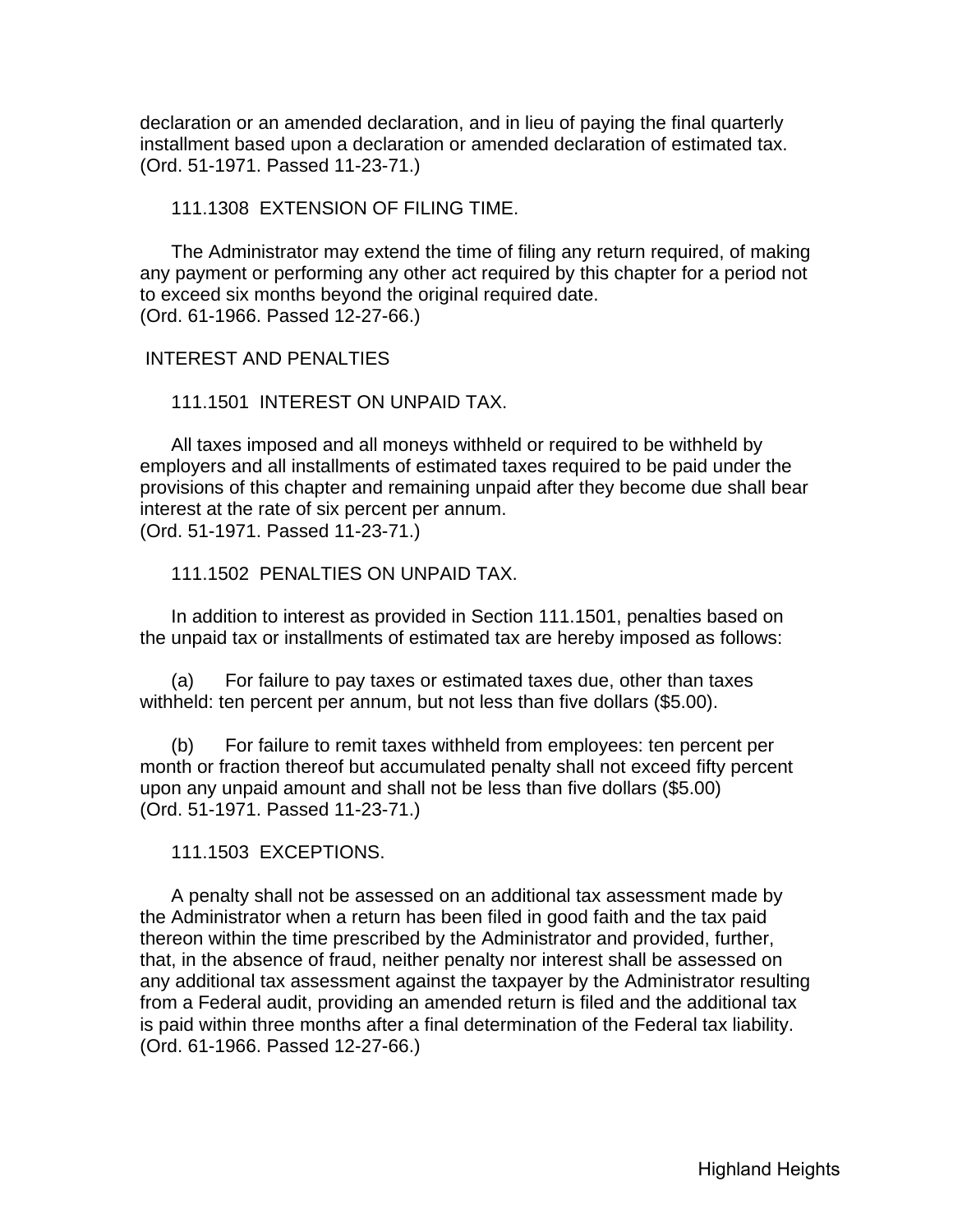<span id="page-18-0"></span>111.1504 ABATEMENT OF INTEREST AND PENALTY.

 Either the Administrator or the Board of Review may abate penalty or interest, or both, for good cause shown. (Ord. 51-1971. Passed 11-23-71.)

111.1505 VIOLATIONS AND PENALTY.

Any person who shall:

 (a) Fail, neglect or refuse to make any return or declaration required by this chapter, or,

(b) Make any incomplete, false or fraudulent return; or

 (c) Fail, neglect or refuse to pay the tax, penalties or interest imposed by this chapter or

 (d) Fail, neglect or refuse to withhold the tax from his employees or remit such withholding to the Administrator; or

 (e) Refuse to permit the Administrator or any duly authorized agent or employee to examine his books, records, papers and Federal income tax returns relating to the income or net profits of a taxpayer; or

 (f) Fail to appear before the Administrator and to produce his books, records, papers or Federal income tax returns relating to the income or net profits of a taxpayer upon order or subpoena of the Administrator; or

 (g) Refuse to disclose to the Administrator any information with respect to the income or net profits of a taxpayer; or

 (h) Fail to comply with the provisions of this chapter or any order or subpoena of the Administrator authorized hereby; or

 (i) Give to an employer false information as to his true name, correct social security number and residence address, or fail to promptly notify an employer of any change in residence address and date thereof; or

 (j) Fail to use ordinary diligence in maintaining proper records of employees' residence addresses, total wages paid and Municipality of Highland Heights tax withheld, or to knowingly give the Administrator false information; or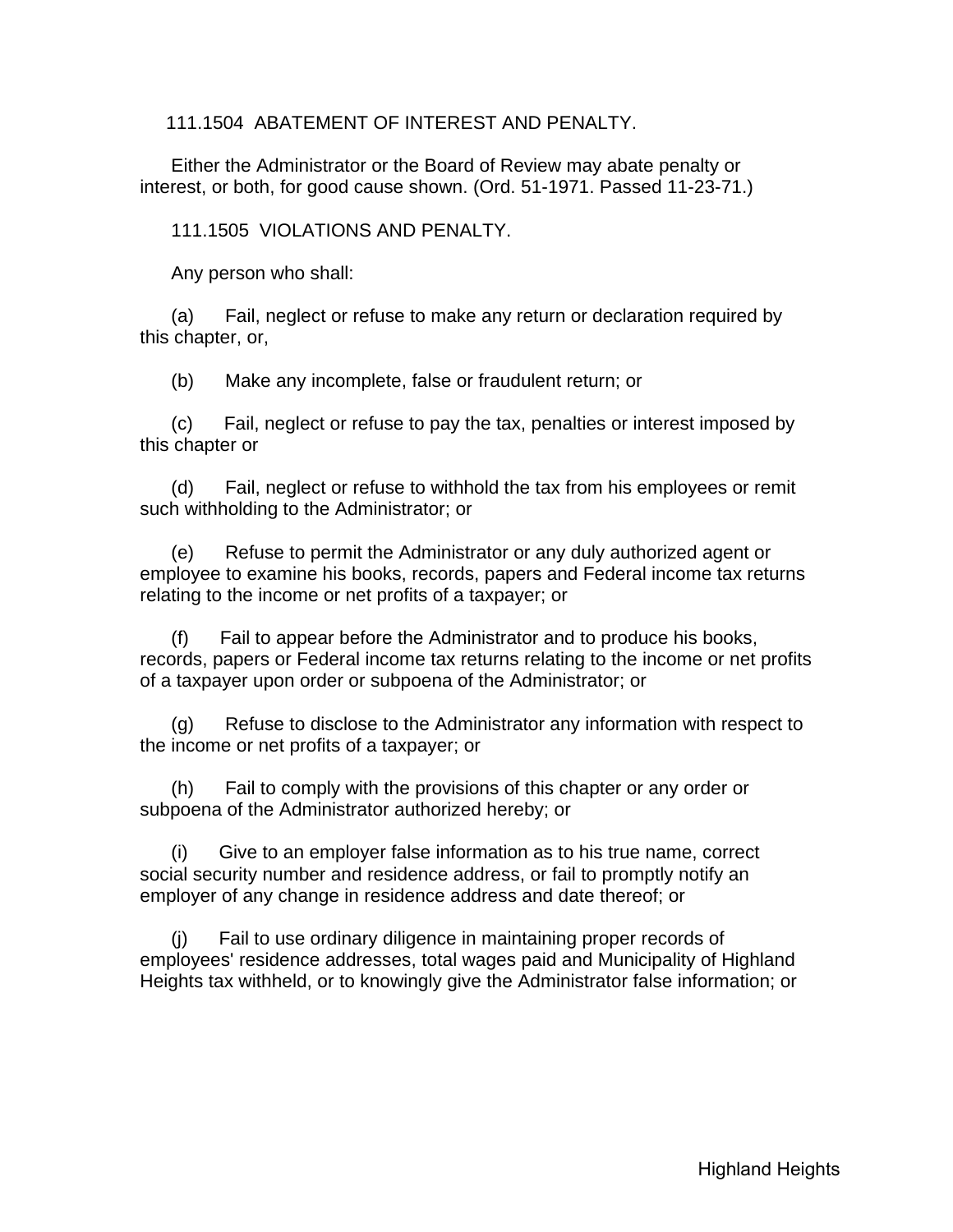<span id="page-19-0"></span> (k) Attempt to do anything whatever to avoid the payment of the whole or any part of the tax, penalties or interest imposed by this chapter, shall be guilty of a misdemeanor and shall be fined not more than five hundred dollars (\$500.00) or imprisoned not more than six months, or both, for each offense. (Ord. 61-1966. Passed 12-27-66.)

111.1506 LIMITATION ON PROSECUTION.

 All prosecutions under this chapter must be commenced within five years from the time of the offense complained of, except in the case of failure to file a return or in the case of filing a false or fraudulent return, in which event the limitation of time within which prosecution must be commenced shall be ten years from the date the return was due or the date the false or fraudulent return was filed.

(Ord. 61-1966. Passed 12-27-66.)

111.1507 FAILURE TO PROCURE FORMS NOT EXCUSE.

 The failure of any employer or person to receive or procure a return, declaration or other required form shall not excuse him from making any information return, return or declaration, from filing such form, or from paying the tax. (Ord. 61-1966. Passed 12-27-66.)

COLLECTION OF UNPAID TAXES AND REFUNDS OF OVERPAYMENTS

111.1701 UNPAID TAXES RECOVERABLE AS OTHER DEBTS.

 All taxes imposed by this chapter shall be collectible, together with any interest and penalties thereon, by suit, as other debts of like amount are recoverable. Except in the case of fraud, of omission of a substantial portion of income subject to this tax, or of failure to file a return, an additional assessment shall not be made after three years from the time the return was due or filed, whichever is later, provided, however, in those cases in which a Commissioner of Internal Revenue and the taxpayer have executed a waiver of the Federal statute of limitation, the period within which an additional assessment may be made by the Administrator shall be one year from the time of the final determination of the Federal tax liability.

(Ord. 61-1966. Passed 12-27-66.)

111.1702 REFUNDS OF TAXES ERRONEOUSLY PAID.

 Taxes erroneously paid shall not be refunded unless a claim for refund is made within three years from the date which such payment was made or the return was due, or within three months after the final determination of the Federal tax liability, whichever is later.

(Ord. 61-1966. Passed 12-27-66.)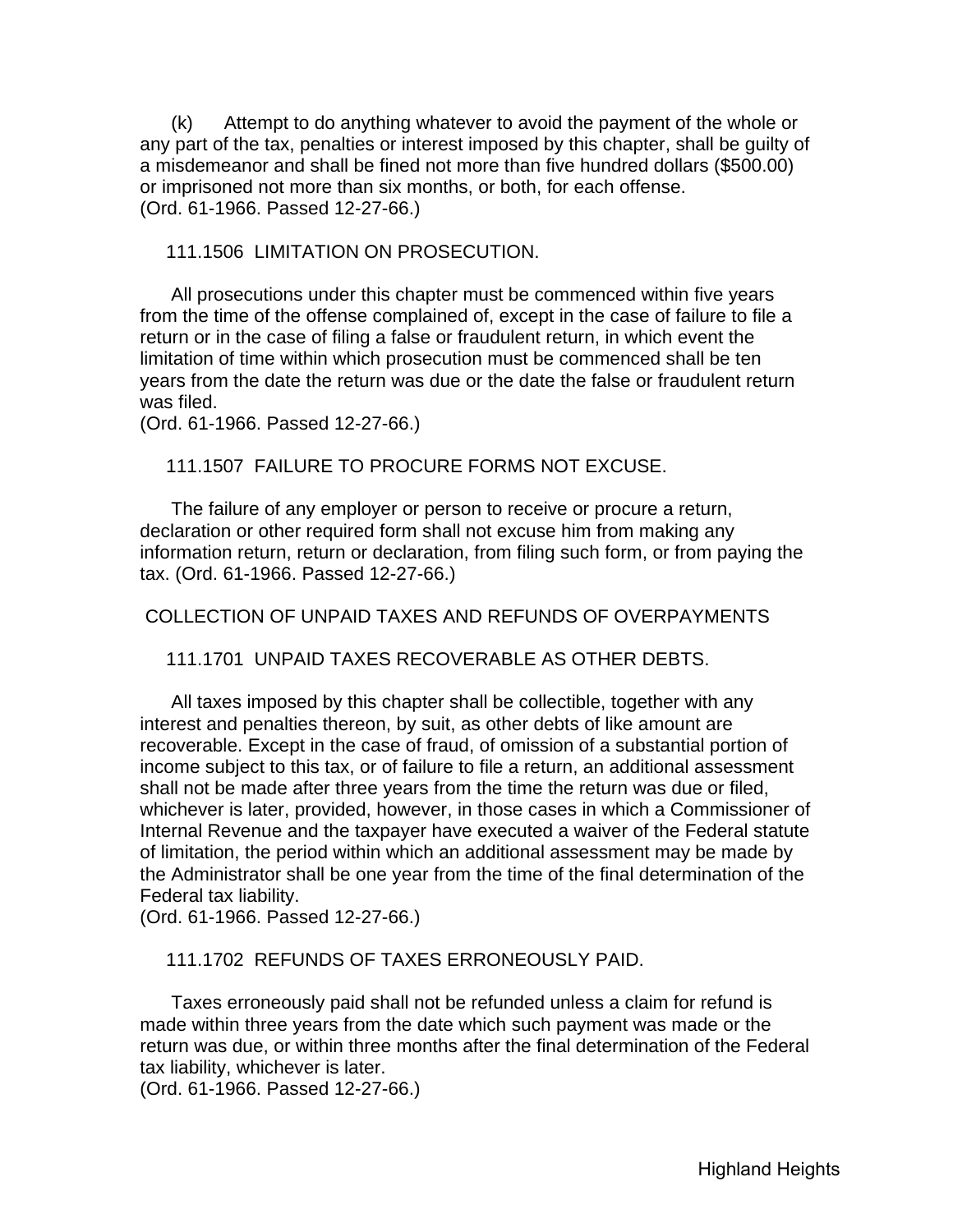<span id="page-20-0"></span>111.1703 AMOUNTS OF LESS THAN ONE DOLLAR.

 Amounts of less than one dollar (\$1.00) shall not be collected or refunded. (Ord. 61-1966. Passed 12-27-66.)

TAXPAYER RELIEF AND RECIPROCITY PROVISIONS

111.1901 NONRESIDENT TAXPAYERS.

 (EDITOR'S NOTE: Section 111.1901 was repealed by Ordinance 51-1971, passed November 23, 1971.)

111.1902 TAX CREDIT.

 (a) When the taxable income of a resident of Highland Heights is subject to a municipal income tax in another municipality on the same income taxable under this chapter, such resident shall be allowed a credit of the amount of income tax paid on such taxable income to such other municipality, equal to 100 percent of the amount obtained by multiplying the lower of the tax rate of such other municipality or Highland Heights by the taxable income earned in or attributable to the municipality of employment or business activity. For the purposes of this section, taxable income shall include the distributive share of net profits of a resident partner or owner of an unincorporated business entity.

 (b) A claim for credit or refund under this section shall be made in such manner as the Administrator may by regulation provide. In the event such Highland Heights resident fails, neglects or refuses to file an annual return or declaration on the form prescribed by the Administrator, he shall not be entitled to such credit or refund and shall be considered in violation of this chapter for failure to file a return.

(Ord. 51-1971. Passed 11-23-71.)

111.1903 CLAIM FOR CREDIT.

 (EDITOR'S NOTE: Section 111.1903 was repealed by Ordinance 51-1971, passed November 23, 1971.)

DISBURSEMENTS OF RECEIPTS OF TAX COLLECTION

111.2101 DISBURSEMENT OF FUNDS COLLECTED.

 The funds collected under the provisions of this chapter shall be disbursed in the following manner: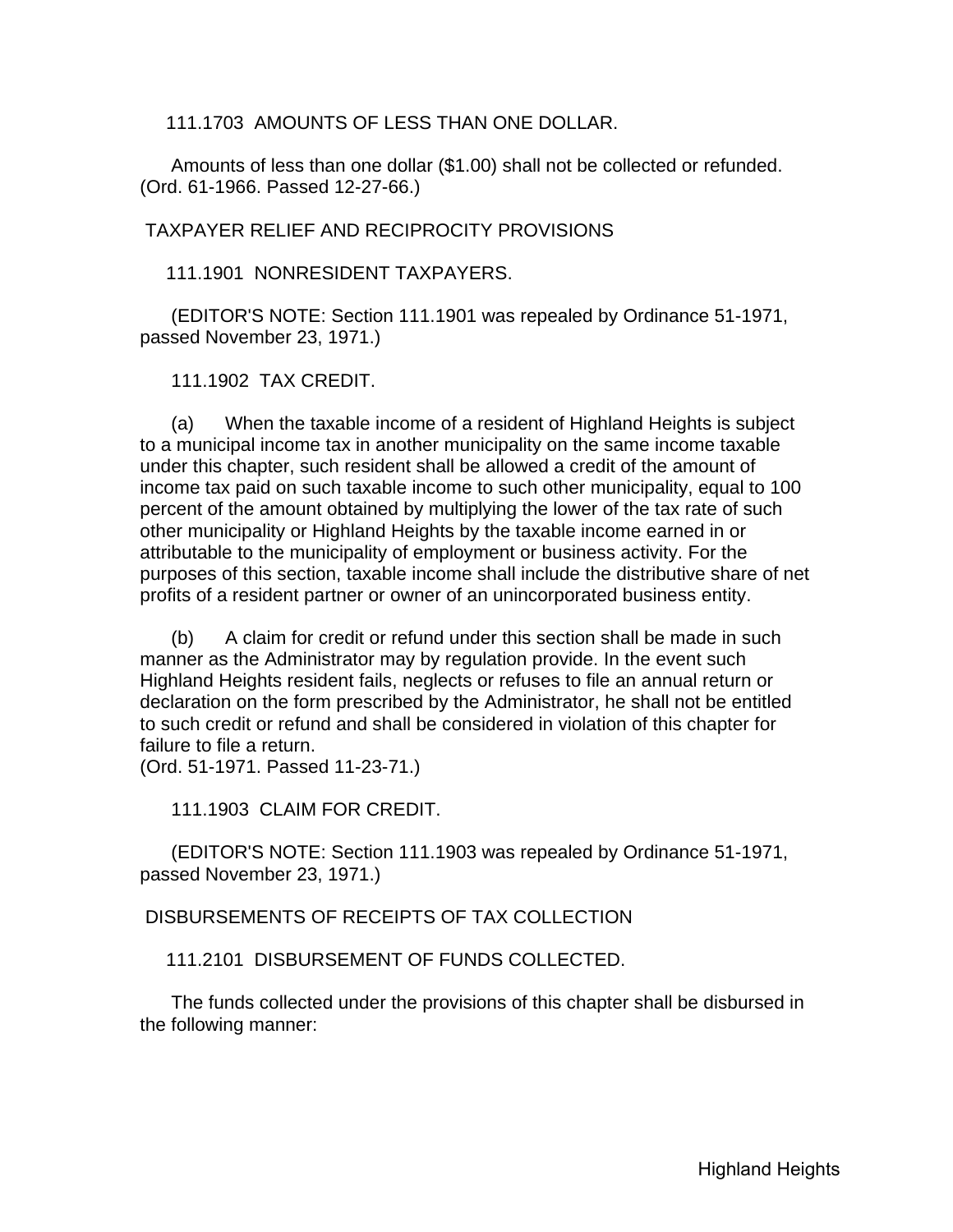<span id="page-21-0"></span> (a) First, such part thereof as shall be necessary to defray all expenses of collecting the tax and of administering and enforcing the provisions of this chapter shall be paid.

(Ord. 61-1966. Passed 12-27-66.)

 (b) The balance remaining after payment of the expenses referred to in subsection (a) hereof shall be deposited as follows: Effective January 1, 2007, and retroactive thereto, the Director of Finance is hereby directed to deposit that sum equal to ninety-two and one-half percent (92.5%) of the proceeds of the Municipal income tax collected by the City of Highland Heights into the General Fund and to deposit that sum equal to seven and one-half percent (7.5%) of the proceeds of the Municipal income tax collected by the City of Highland Heights, in the General Bond Retirement Fund or the Municipal Center Fund. (Ord. 27-2006. Passed 1-23-07.)

#### DUTIES AND AUTHORITY OF ADMINISTRATOR

111.2301 DUTY TO RECEIVE TAX IMPOSED.

 It shall be the duty of the Administrator to receive the tax imposed by this chapter in the manner prescribed herein from the taxpayers, to keep an accurate record thereof and to report all moneys so received. (Ord. 61-1966. Passed 12-27-66.)

#### 111.2302 DUTY TO ENFORCE COLLECTION.

 It shall be the duty of the Administrator to enforce payment of all taxes owing to the Municipality of Highland Heights, to keep accurate records for a minimum of five years showing the amount due from each taxpayer required to file a declaration and make any return, or both, including taxes withheld, and to show the dates and amounts of payments thereof. (Ord. 61-1966. Passed 12-27-66.)

111.2303 AUTHORITY TO MAKE AND ENFORCE REGULATIONS.

 The Administrator is hereby charged with the enforcement of the provisions of this chapter and is hereby empowered, subject to the approval of the Board of Review, to adopt and promulgate and to enforce rules and regulations relating to any matter or thing pertaining to the collection of taxes and the administration and enforcement of the provisions of this chapter, including provisions for the reexamination and correction of returns.

(Ord. 61-1966. Passed 12-27-66.)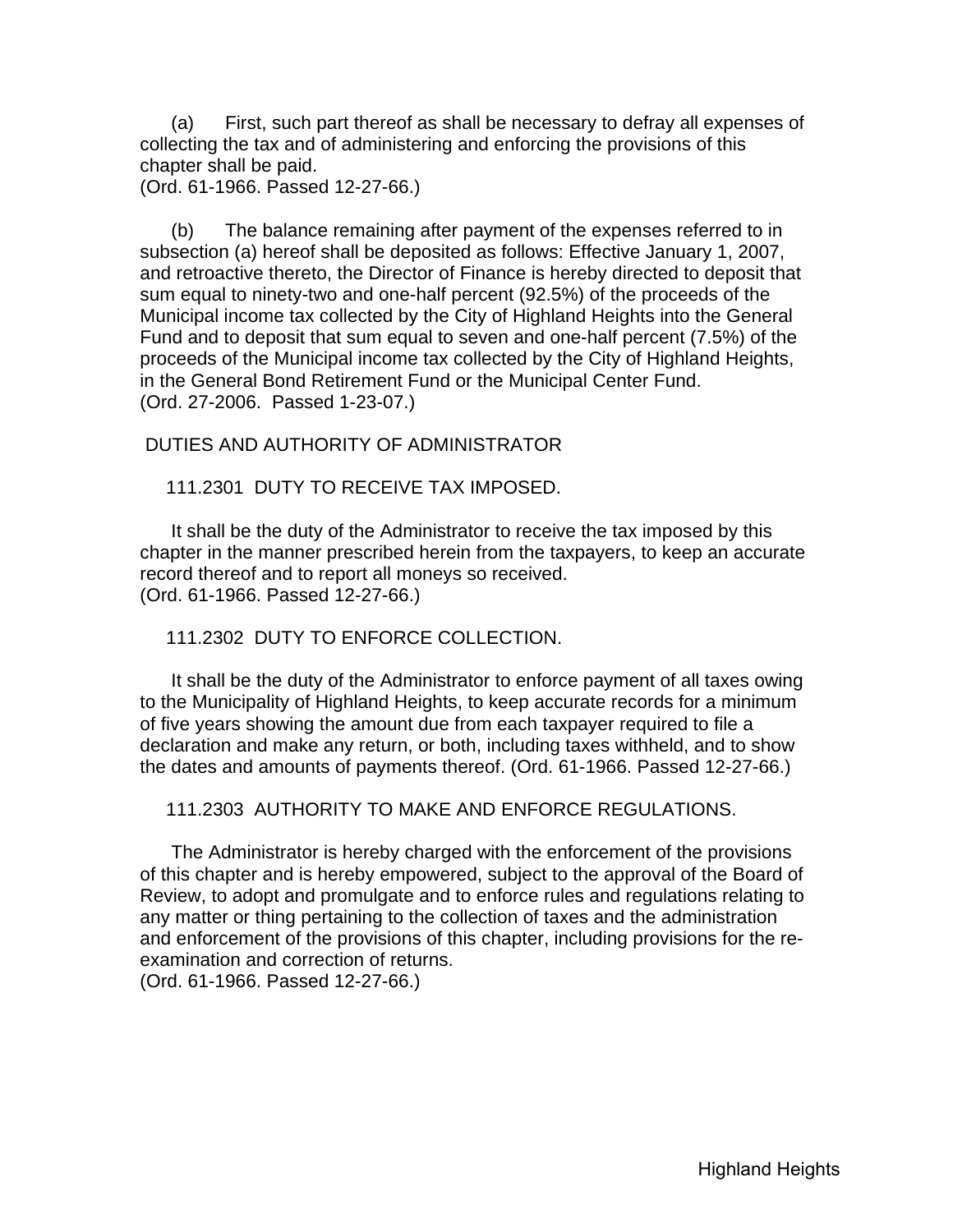#### <span id="page-22-0"></span>111.2304 AUTHORITY TO ARRANGE INSTALLMENT PAYMENTS.

 The Administrator is authorized to arrange for the payment of unpaid taxes, interest and penalties on a schedule of installment payments, when the taxpayer has proved to the Administrator that, due to certain hardship conditions, he is unable to pay the full amount of the tax due. Such authorization shall not be granted until proper returns are filed by the taxpayer for all amounts owed by him under this chapter.

 Failure to make any deferred payment when due, shall cause the total unpaid amount, including penalty and interest, to become payable on demand and the provisions of Sections 111.1701 and 111.1505 shall apply. (Ord. 61-1966. Passed 12-27-66.)

### 111.2305 AUTHORITY TO DETERMINE AMOUNT OF TAX DUE.

 In any case where a taxpayer has failed to file a return or has filed a return which does not show the proper amount of tax due, the Administrator may determine the amount of tax appearing to be due the Municipality of Highland Heights from the taxpayer and shall send to such taxpayer a written statement showing the amount of tax so determined, together with interest and penalties thereon, if any. (Ord. 61-1966. Passed 12-27-66.)

111.2306 AUTHORITY TO MAKE INVESTIGATIONS.

 The Administrator, or any authorized employee, is hereby authorized to examine the books, papers, records and Federal income tax returns of any employer or of any taxpayer or person subject to, or whom the Administrator believes is subject to, the provisions of this chapter for the purpose of verifying the accuracy of any return made, or, if no return was made, to ascertain the tax due under this chapter. Every such employer, supposed employer, taxpayer or supposed taxpayer is hereby directed and required to furnish, upon written request by the Administrator, or his duly authorized agent or employee, the means, facilities and opportunity for making such examinations and investigations as are hereby authorized. (Ord. 61-1966. Passed 12-27-66.)

#### 111.2307 AUTHORITY TO COMPEL PRODUCTIONS OF RECORDS.

 The Administrator is hereby authorized to order any person presumed to have knowledge of the facts to appear before him and may examine such person, under oath, concerning any income which was or should have been returned for taxation or any transaction tending to affect such income, and for this purpose may compel the production of books, papers, records and Federal income tax returns and the attendance of all persons before him, whether as parties or witnesses, whenever he believes such persons have knowledge of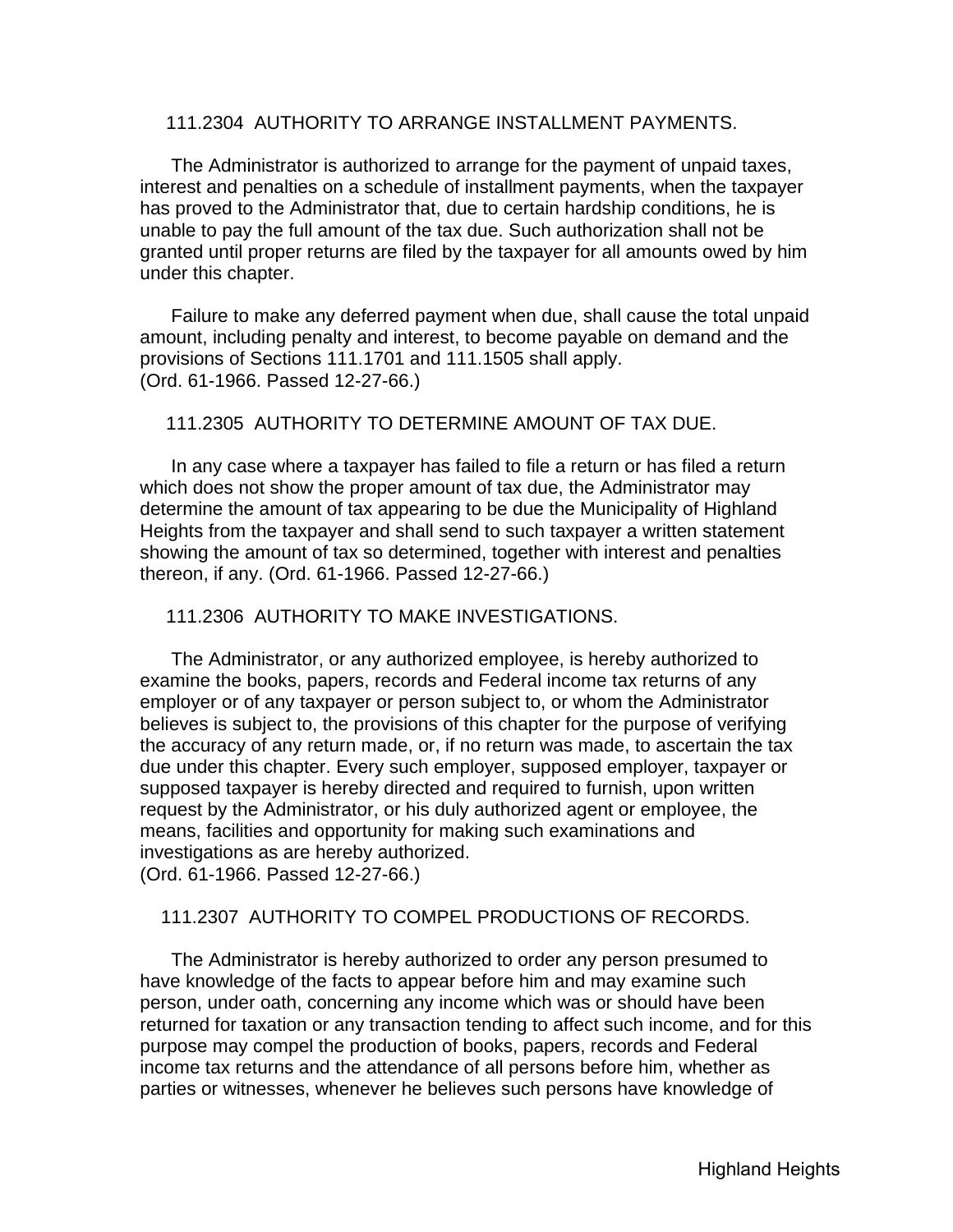<span id="page-23-0"></span>such income or information pertinent to such inquiry. (Ord. 61-1966. Passed 12- 27-66.)

#### 111.2308 REFUSAL TO PRODUCE RECORDS.

 The refusal to produce books, papers, records and Federal income tax returns, or the refusal to submit to such examination by any employer of persons subject or presumed to be subject to the tax or required to withhold tax or the failure of any person to comply with the provisions of this chapter or with an order or subpoena of the Administrator authorized hereby, shall be deemed a violation of this chapter punishable as provided in Section 111.1505. (Passed 61-1966. Passed 12-27-66.)

#### 111.2309 CONFIDENTIAL NATURE OF INFORMATION OBTAINED.

 Any information gained as the result of any returns, investigations, hearings or verifications required or authorized by this chapter shall be confidential except for official purposes, or except in accordance with proper judicial order. Any person divulging such information in violation of this section shall be fined not more than five hundred dollars (\$500.00) or imprisoned not more than six months, or both. Each disclosure shall constitute a separate offense.

 In addition to the above penalty, any employee of the Municipality of Highland Heights who violates the provisions of this section relative to the disclosures of confidential information shall be guilty of an offense punishable by immediate dismissal.

(Ord. 61-1966. Passed 12-27-66.)

### 111.2310 TAXPAYER REQUIRED TO RETAIN RECORDS.

 Every taxpayer shall retain all records necessary to compute his tax liability for a period of five years from the date his return is filed, or the withholding taxes are paid.

(Ord. 61-1966. Passed 12-27-66.)

### 111.2311 AUTHORITY TO CONTRACT FOR CENTRAL COLLECTION FACILITIES.

 The Municipality of Highland Heights having already entered into an agreement for the establishment of a Regional Council of Governments pursuant to Ordinance 25-1971, which Council has organized a municipal tax collection agency known as the "Regional Income Tax Agency," the Board of Trustees of the Regional Income Tax Agency is hereby authorized to administer and enforce the provisions of this chapter as the agent of the Municipality, and the duties and authority of the Administrator hereunder may be performed by the Board of Trustees of the Agency through the Administrator of the Agency. Provided,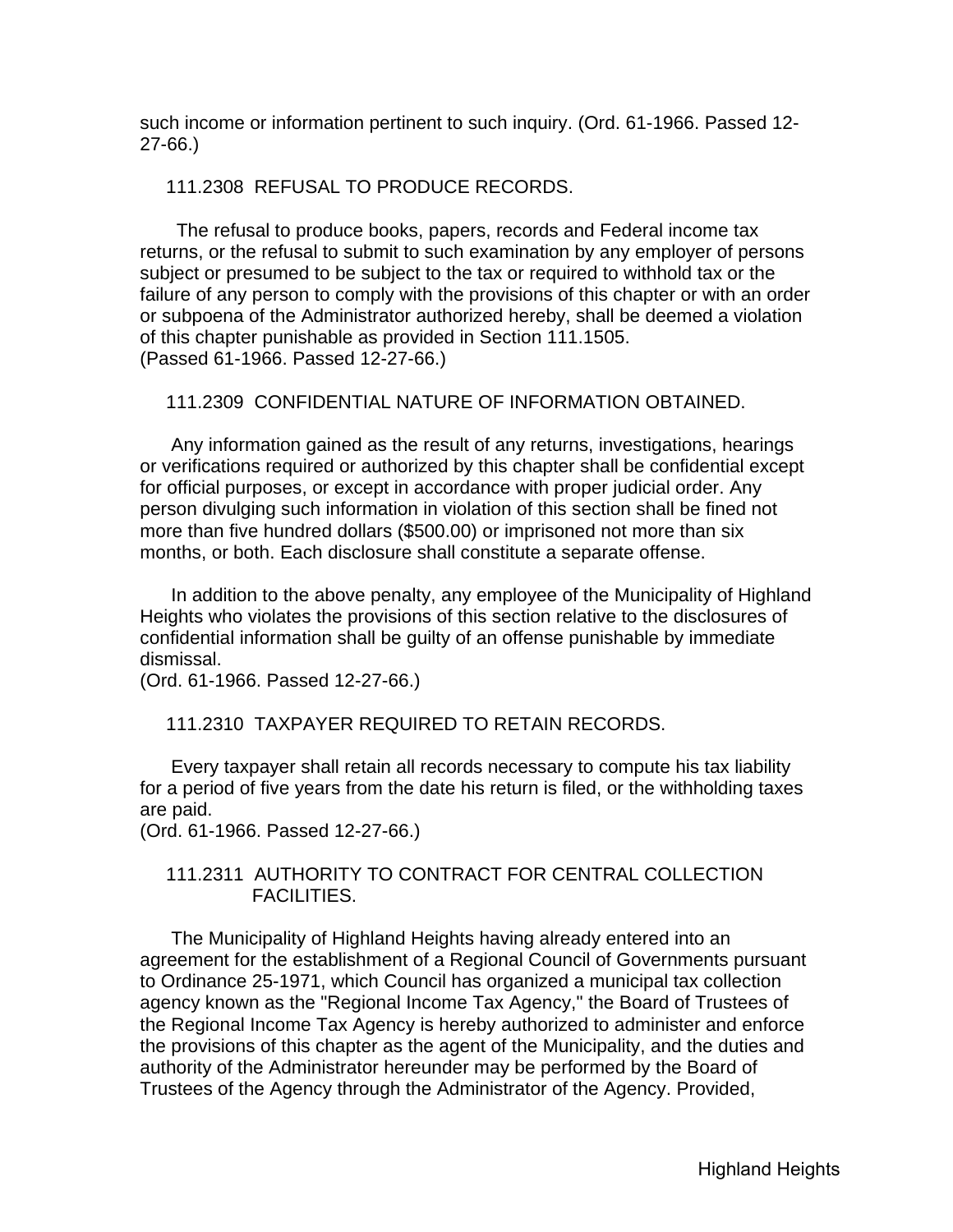<span id="page-24-0"></span>however, the Administrator of the Agency shall have no authority to abate penalties or interest provided for in Sections 111.1501 and 111.1502. (Ord. 51-1971. Passed 11-23-71.)

#### BOARD OF REVIEW

111.2501 BOARD OF REVIEW ESTABLISHED.

 A Board of Review, consisting of the fiscal officer of Highland Heights and two electors of the Municipality, to be appointed by the Mayor and confirmed by a majority of the members of Council, is hereby created. Should the fiscal officer of the City be appointed and confirmed as the Administrator, the Board of Review shall consist of three electors of the Municipality, so appointed and confirmed. Elector members shall be appointed for a term of one year. Where three electors have been appointed to the Board of Review, by reason of the fiscal officer's service as Administrator, and the fiscal officer ceases to serve as Administrator during the term of such electors, the fiscal officer shall not serve as a member of the Board of Review until the expiration of such term or until a vacancy is created in the Board of Review by resignation or otherwise. Elector members of the Board of Review may hold other elected or appointed offices in the Municipality, provided, however, that the Administrator may not serve as a member of the Board of Review.

(Ord. 3-1974. Passed 1-22-74.)

#### 111.2502 DUTY TO APPROVE REGULATIONS AND TO HEAR APPEALS.

 All rules and regulations and amendments or changes thereto, which are adopted by the Administrator under the authority conferred by this chapter must be approved by the Board of Review before the same become effective. The Board shall hear and pass on appeals from any ruling or decision of the Administrator, and, at the request of the taxpayer or Administrator, is empowered to substitute alternate methods of allocation. (Ord. 61-1966, Passed 12-27-66.)

111.2503 RIGHT OF APPEAL.

 Any person dissatisfied with any ruling or decision of the Administrator which is made under the authority conferred by this chapter may appeal therefrom to the Board of Review within thirty days from the announcement of such ruling or decision by the Administrator, and the Board shall, on hearing, have jurisdiction to affirm, reverse or modify any such ruling or decision, or any part thereof. (Ord. 61-1966. Passed 12-27-66.)